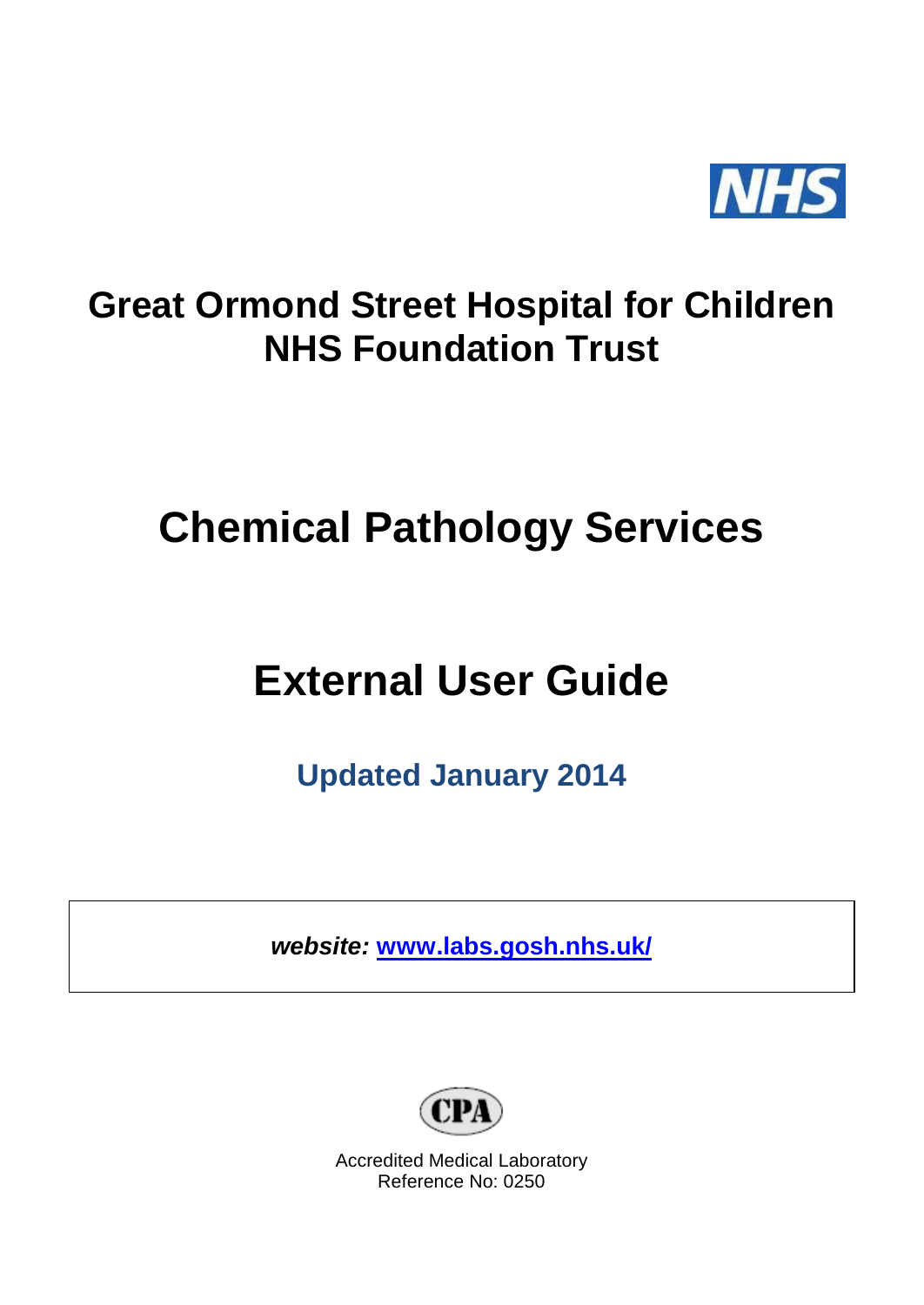| <b>Index</b>                                                                                                                                                                                                                                                                                                                                                                                                                                                                                            | Page                                                    |
|---------------------------------------------------------------------------------------------------------------------------------------------------------------------------------------------------------------------------------------------------------------------------------------------------------------------------------------------------------------------------------------------------------------------------------------------------------------------------------------------------------|---------------------------------------------------------|
| <b>INTRODUCTION</b><br>Senior staff<br>Department sections and phone numbers                                                                                                                                                                                                                                                                                                                                                                                                                            | 3<br>3<br>4                                             |
| <b>REQUESTING</b>                                                                                                                                                                                                                                                                                                                                                                                                                                                                                       | 4                                                       |
| <b>SAMPLE COLLECTION</b><br>Storage/Packing/Transport                                                                                                                                                                                                                                                                                                                                                                                                                                                   | 5<br>5                                                  |
| <b>TURNAROUND TIMES</b>                                                                                                                                                                                                                                                                                                                                                                                                                                                                                 | 6                                                       |
| <b>NEWBORN SCREENING</b>                                                                                                                                                                                                                                                                                                                                                                                                                                                                                | 6                                                       |
| FACTORS affecting performance of biochemical investigations                                                                                                                                                                                                                                                                                                                                                                                                                                             | $\overline{7}$                                          |
| SUDDEN INFANT DEATH/MORIBUND CHILD<br><b>Biochemical investigations</b>                                                                                                                                                                                                                                                                                                                                                                                                                                 | 8                                                       |
| <b>ASSAY DIRECTORY</b><br>Amino acid disorders<br>Carbohydrate Metabolism Disorders<br>Fatty acid oxidation defect / hypoglycaemia<br>Lactate / pyruvate disorders<br>Lysosomal storage disorders<br><b>Prenatal Diagnosis</b><br>Organic acid disorders<br>Peroxisomal disorders<br>Urea cycle disorders<br>Other inherited metabolic disorders:<br>Hypophosphatasia<br>Disaccharidase deficiencies<br>Glycerol kinase deficiency<br>Creatine biosynthesis / transport defects<br>Neuroblastoma screen | 9<br>10<br>12<br>12<br>12<br>17<br>19<br>19<br>19<br>19 |
| Other tests:<br>Anti-mullerian hormone (AMH)<br><b>Busulphan</b><br>Inhibin B<br>Trace elements: copper, zinc, selenium, manganese<br>Vitamin A / E                                                                                                                                                                                                                                                                                                                                                     | 20                                                      |
| Isoenzymes/macroenzymes - alkaline phosphatase<br>amylase, creatine kinase                                                                                                                                                                                                                                                                                                                                                                                                                              | 20                                                      |
| Renal tubular markers                                                                                                                                                                                                                                                                                                                                                                                                                                                                                   | 21                                                      |
| APPENDICES: 1. Special enzyme assays;<br>2. Perchlorate precipitation<br>3. Enzyme laboratory request form                                                                                                                                                                                                                                                                                                                                                                                              | 22<br>24<br>25                                          |
| <b>INDEX</b>                                                                                                                                                                                                                                                                                                                                                                                                                                                                                            | 26                                                      |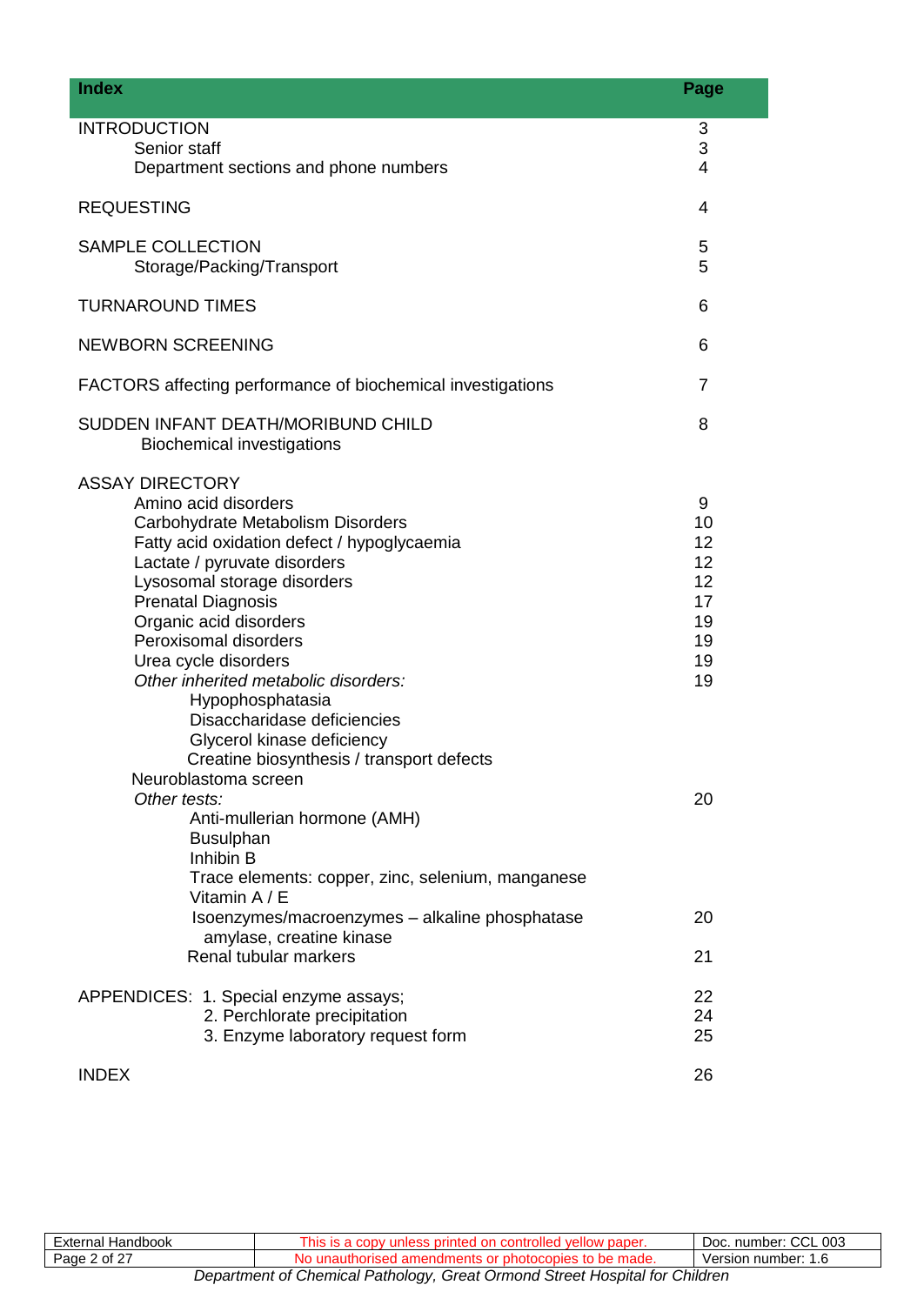#### **INTRODUCTION**

Chemical Pathology Laboratory, Great Ormond Street Hospital for Children NHS Foundation Trust (GOSH), is a CPA accredited laboratory providing a wide range of Chemical Pathology analyses with a special interest in the diagnosis and monitoring of inborn errors of metabolism.

The laboratory is fully staffed between 9 am and 5.30 pm Monday to Friday and staff will be available for any enquiries you may have. For sample requirements and general enquiries not dealt with by this guide or for results, please contact the general enquiries line in the first instance.

For other enquiries, advice on investigations, clinical advice and interpretation or to request an urgent analysis, the duty biochemist is available on bleep 020 7405 9200 (hospital switchboard) bleep 0589. The on duty clinical staff member can also be contacted by a long range message pager, via the hospital switchboard, out of hours.

For additional information see website<http://www.labs.gosh.nhs.uk/>

This handbook contains of all the tests currently performed in house by the Department. There are a number of investigations that are available to GOSH Clinicians provided by External Referral Laboratories; details of which can be found in the Internal User's Guide (CCL002).

#### **Sample reception**

Chemical Pathology Reception Paediatric Laboratory Medicine Camelia Botnar Building Great Ormond Street Hospital for Children Great Ormond Street London WC1N 3JH

| <b>Senior Staff</b>                                              |                                                                                                                                      |                               |
|------------------------------------------------------------------|--------------------------------------------------------------------------------------------------------------------------------------|-------------------------------|
| <b>Prof Simon Heales</b><br>simon.heales@gosh.nhs.uk             | Professor of Clinical Chemistry<br>Laboratory Director, Clinical Lead<br>Enzyme Metabolic Unit<br>Director of Newborn Screening      | <b>雷 020 7813 8321 (DD)</b>   |
| Ms Helen Aitkenhead<br>helen.aitkenhead@gosh.nhs.uk              | <b>Principal Clinical Scientist</b><br>Deputy Laboratory Director, Deputy Clinical Lead<br>Blood Sciences, Special Routine, QA, POCT | <b>雷 020 7813 8318 (DD)</b>   |
| <b>Position vacant</b>                                           | Laboratory Manager                                                                                                                   | <b>■ 020 7813 8320 (DD)</b>   |
| Mrs Katie Harvey<br>(née Bainbridge)<br>katie.harvey@gosh.nhs.uk | <b>Principal Clinical Scientist</b><br>On maternity leave until Jul 14<br><b>Enzyme Laboratory</b>                                   | ☎ 020 7829 7843               |
| Ms Helen Prunty<br>helen.prunty@gosh.nhs.uk                      | <b>Principal Clinical Scientist</b><br><b>Metabolic Laboratory</b>                                                                   | <b>■ 020 7813 8319 (DD)</b>   |
| Dr Steve Krywawych<br>steve.krywawych@gosh.nhs.uk                | <b>Principal Clinical Scientist</b>                                                                                                  | <b>■ 020 7405 9200 x 6758</b> |
|                                                                  |                                                                                                                                      |                               |
| Mr Daley Aofolaju<br>daley.aofolaju@gosh.nhs.uk                  | <b>Chief Biomedical Scientist</b><br><b>Blood Sciences / Special Routine</b>                                                         | <b>■ 020 7405 9200 x 0214</b> |
| Mr Derek Burke<br>derek.burke@gosh.nhs.uk                        | <b>Chief Biomedical Scientist</b><br>Enzyme Laboratory                                                                               | <b>■ 020 7405 9200 x5290</b>  |
|                                                                  |                                                                                                                                      |                               |

| External Handbook                                                           | This is a copy unless printed on controlled yellow paper. | Doc. number: CCL 003 |
|-----------------------------------------------------------------------------|-----------------------------------------------------------|----------------------|
| Page 3 of 27                                                                | No unauthorised amendments or photocopies to be made.     | Version number: 1.6  |
| Department of Chemical Pathology, Great Ormond Street Hospital for Children |                                                           |                      |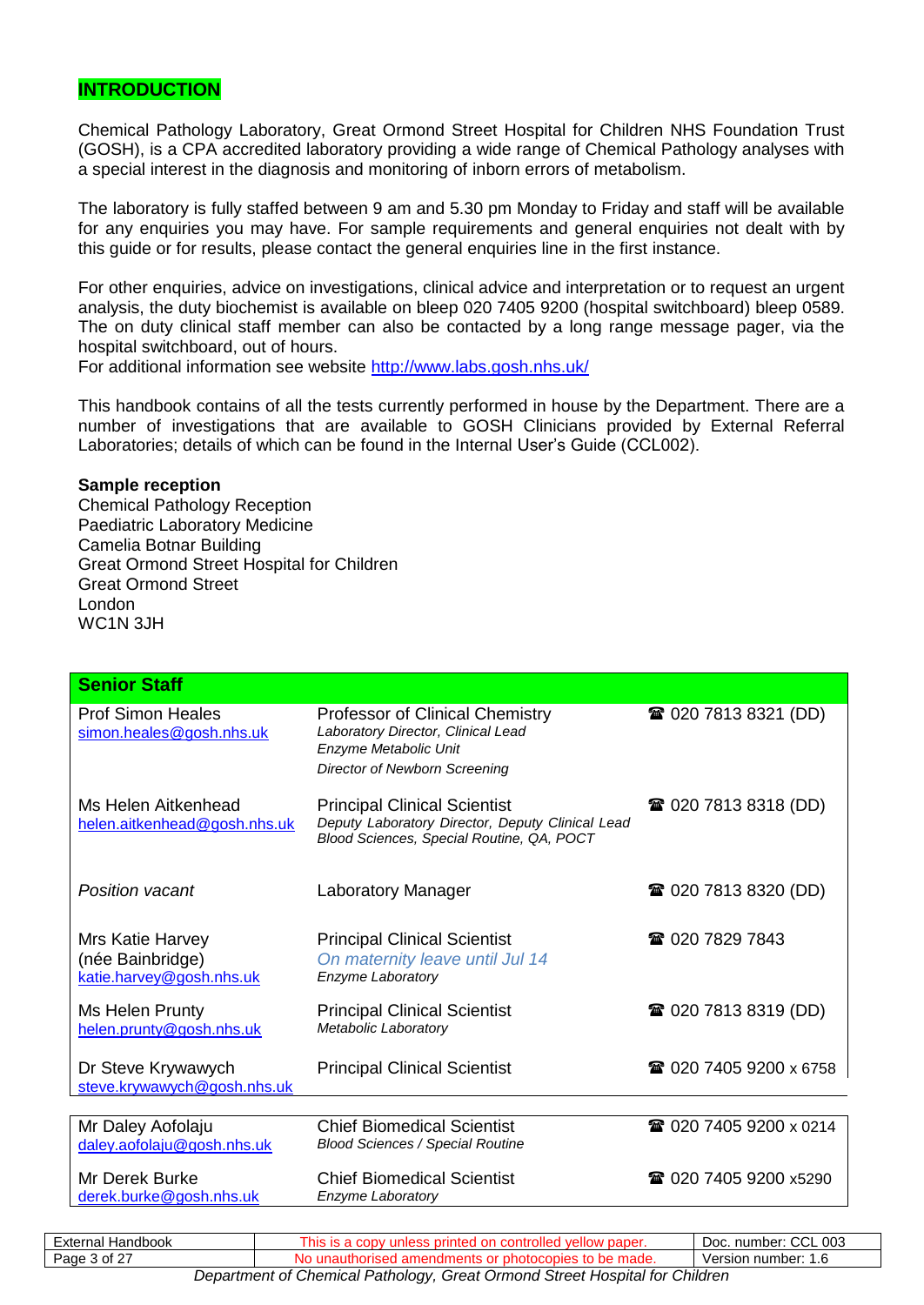Mr Ade Ifederu Chief Biomedical Scientist **1989 1200 7405 9200 x5290**<br>adebove.ifederu@gosh.nhs.uk Head of Newborn Screening  $adeboye.$ ifederu@gosh.nhs.uk

[julie.leakey@gosh.nhs.uk](mailto:julie.leakey@gosh.nhs.uk)

Ms Julie Leakey **Chief Biomedical Scientist 1988** 020 7405 9200 x5290 <br>
iulie leakey@gosh.nhs uk Metabolic Laboratory

#### **DEPARTMENT SECTIONS AND PHONE NUMBERS**

| Departmental Office (results enquires)                                                                 | <b>■ 020 7405 9200 ext 5076</b><br>Fax: 020 7829 8624                                                                                                          |
|--------------------------------------------------------------------------------------------------------|----------------------------------------------------------------------------------------------------------------------------------------------------------------|
|                                                                                                        | Email: belma.draganovic@gosh.nhs.uk                                                                                                                            |
| Blood Sciences Reception (general enquires)                                                            | <b>■ 020 7405 9200 ext 5009</b>                                                                                                                                |
| Metabolic / Enzyme Laboratory Reception<br><b>Metabolic Laboratory</b><br>Enzyme Laboratory            | <b>■ 020 7405 9200 ext 7874</b><br><b>雷 020 7405 9200 ext 5225</b><br><b>雷 020 7762 6751 (DD)</b><br>or 020 7405 9200 ext 1785<br>Email: gos-tr.ENZYME@nhs.net |
| <b>Blood Sciences Reception</b><br><b>Automated Routine Laboratory</b><br>Newborn Screening Laboratory | <b>■ 020 7405 9200 ext 5009</b><br><b>■ 020 7405 9200 ext 5710</b><br><b>■ 020 7829 8383 (DD)</b><br>Email: gos-tr.enguiriesgosnbs@nhs.net                     |

#### **REQUESTING**

A request giving the following information must accompany the specimen (apart from newborn screening tests), a minimum of three identifiers are required:-

| Patient ID:       | surname or family name<br>forename or personal name<br>date of birth (many reference ranges are age dependent)<br>sex (some reference ranges are sex related)<br>patients reference i.e. Hospital number, laboratory, NHS number |
|-------------------|----------------------------------------------------------------------------------------------------------------------------------------------------------------------------------------------------------------------------------|
| Specimen:         | type, date and time of collection                                                                                                                                                                                                |
| Test(s) required: |                                                                                                                                                                                                                                  |
| Clinical details: | as full as possible including medication, diet, fasting or fed sample                                                                                                                                                            |
| Sender:           | name of sender, address for report and invoice<br>urgent contact, name, phone number (if different from sender)                                                                                                                  |

We have introduced a special 'Enzyme Laboratory' Request Form (see appendix 3) which should be used for all Enzyme Laboratory requests. This will enable us to perform the most appropriate investigations and provide comprehensive interpretive reports based on the information provided.

#### **Labeling of Specimens**

Specimens should be legibly labeled with a minimum of three patient identifiers (see above) along with the date and time of collection, type of specimen and specimen reference. To avoid results being wrongly attributed to patients, unlabeled samples or samples that do not match the name on the request form cannot be processed by the laboratory.

| Handbook<br>∟xternal                                                                                                                               | ∶paper.<br>nıs<br>┅ | $\sim$<br>003<br>. number <sup>.</sup><br>DOC.<br>UUL |
|----------------------------------------------------------------------------------------------------------------------------------------------------|---------------------|-------------------------------------------------------|
| $\sim$<br>Page<br>οt<br>$\sqrt{1}$                                                                                                                 | hade.<br>חר<br>16   | Version<br>number:<br>ن. ا                            |
| 2.000 to 2.000 p.m.s. or 2.000 p.m.s. 1.1 p.m.s. 1.1 p.m.s. 2.1 p.m.s. 2.1 p.m.s.<br>$D$ are and research of $D$ are seeded to $D$ and $D$ and $D$ |                     |                                                       |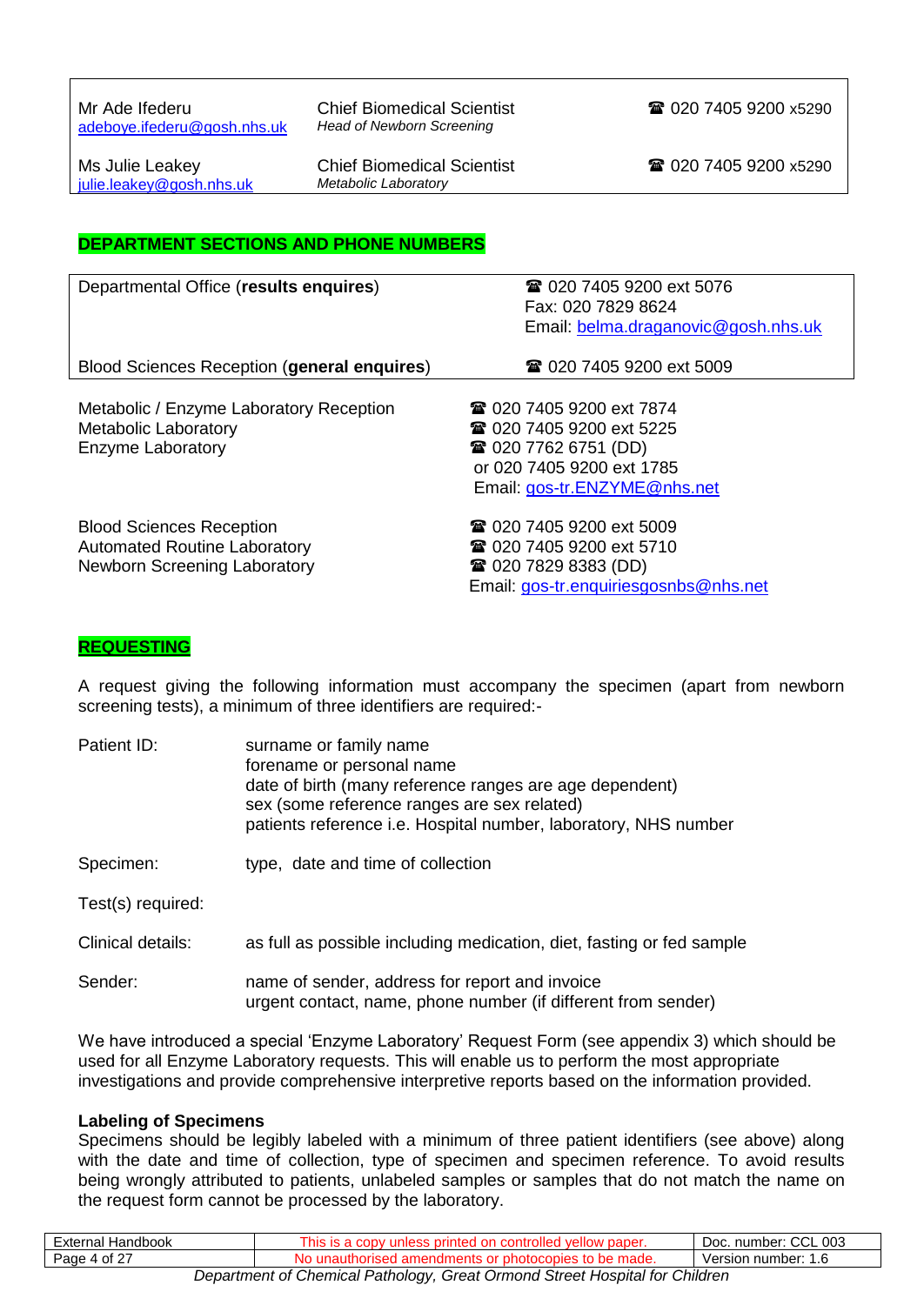#### **SAMPLE COLLECTION/HANDLING**

Requirements for sample collection, processing and transportation are listed under individual analyses further on in this booklet. Please note that the preferred sample type is stated; however other sample types may also be suitable. Please contact us for further information.

| Abbreviations used: | Li hep     | Lithium heparin |           | Liver                     |
|---------------------|------------|-----------------|-----------|---------------------------|
|                     | Plain      | Plain container | М         | <b>Muscle</b>             |
|                     | <b>RBC</b> | Erythrocytes    |           | <b>Fibroblasts</b>        |
|                     | <b>WBC</b> | Leucocytes      | FB        | Fetal blood               |
|                     | S          | Serum           | VL        | Vacuolated lymphocytes    |
|                     | P          | Li hep plasma   | <b>CV</b> | Chorionic villus          |
|                     | В          | Whole blood     | CCV       | Cultured chorionic villus |
|                     | <b>BS</b>  | Blood spot      | AF        | Amniotic fluid            |

#### **STORAGE**

Samples should be sent to us as soon as possible after collection. However, if storage is unavoidable, guidance for sample storage is given under individual test.

#### **Requesting additional tests and sample retention**

If the sample is still available and sufficient in volume and is viable, additional tests may be added by phone. On occasion, the requestor may be asked to send a further request form with details of the test required.

Samples are retained in accordance to the Guidelines published by the Royal College of Pathologists and the Institute of Biomedical Science. The retention and storage of pathological records and specimens ( $4<sup>th</sup>$  edition, 2009). All samples are stored for a minimum of 48 hours after the report has been issued; most samples are stored for at least two weeks and many are stored for longer periods. Please contact us for further advice.

#### **PACKING**

The packing requirements for samples are specified under each analyte further on in the booklet.

#### *General and room temperature*

**All specimens must be in leak-proof containers**. Seal cap of container with 'parafilm' or similar waterproof tape. Wrap each container with sufficient absorbent material to completely absorb the contents in case of breakage. There should be no contact between containers. Place the container(s) and packing in plastic bag and seal the bag. Place the sealed bag, together with the request form, in a rigid fibre or plastic outer case. The outer case should be sealed with tape.

NOTE – the request form must **not** be inside the plastic bag with the specimen.

#### *Ice*

Pack specimens as above. Place the ice in a leak-proof container (use a plastic bottle or bag). Ice should not come into direct contact with the specimen container to avoid risk of contamination or labels becoming illegible. Place the ice and specimen(s) in a plastic outer container and seal with waterproof tape. Include sufficient ice to cover any possible delays in delivery.

Ice packs are suitable for **a journey time of less than 6 hours**. However, **DO NOT place ice packs from –20 °C freezer immediately next to whole blood or cells.**

#### *Dry Ice [Solid CO2]*

Pack the specimens as above. The outer pack must be an insulator, e.g. expanded polystyrene. State "CONTAINS SOLID  $CO_2$ " on the outside. Seal outer case with tape. Include sufficient solid  $CO_2$ to cover any possible delays in delivery.

| Handbook<br>External         | ™ naper. ⊦<br>$\overline{\phantom{0}}$ | $\sim$<br>.003<br>Doc<br>number<br>انات |
|------------------------------|----------------------------------------|-----------------------------------------|
| . റ of <sup>27</sup><br>Page | .NG<br>uaue.                           | number:<br>/ersion<br>ں. ا              |
|                              |                                        |                                         |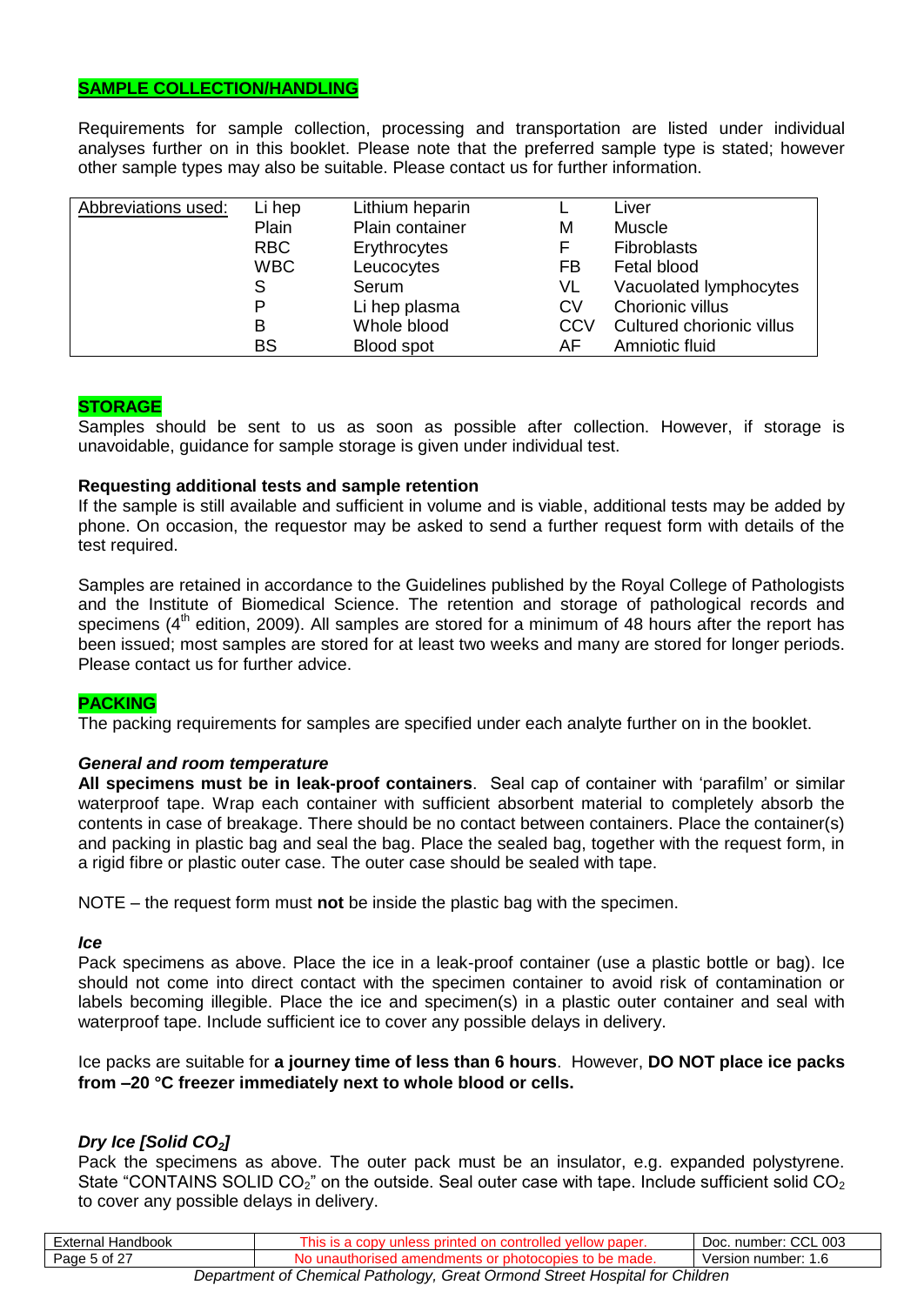

#### *First class post*

When sending specimens by first class post, the packaging MUST comply with UN3733 packaging regulations and postal regulations.

The package must be labeled 'PATHOLOGICAL SPECIMEN' and may only be sent 1<sup>st</sup> class letter post. Where first class post is indicated this assumes that delivery will be made by the next day. Please DO NOT POST on Friday or before a UK Bank Holiday.

#### *Courier or express delivery*.

A reliable service should be used and instructed to take the specimens to the Reception in Chemical Pathology in the Camelia Botnar Building.

#### **TURNAROUND TIME**

Turnaround time given is the anticipated time taken between sample receipt and report under normal operating conditions. Where the assays are batched and performed infrequently, the time is given as a range up to the maximum anticipated time. However, on occasions, the turnaround time may be longer if the result requires confirmation or further analysis is required. Time taken for sample transport and posting the report should be added to this. Where appropriate, abnormal results will be phoned or faxed to the sending laboratory.

In cases where results are required more urgently, please contact the relevant section or the duty biochemist (bleep 0589) to discuss your requirements (prior to sending specimens) so that samples can be fast tracked.

#### **NEWBORN SCREENING**

Blood spot assays to screen for phenylketonuria (PKU), congenital hypothyroidism, medium chain acyl coA dehydrogenase deficiency, sickle cell disorders and cystic fibrosis in the newborn period are available.

Sample requirement: 4 good blood spots collected between day 5 and 8 (day of birth = day 0) on a standard screening card, dried at room temperature, and enclosed in a glassine cover. Please provide the dates of birth and sampling as well as the baby's NHS number. Send at room temperature by post immediately.

#### **CHANGES TO METHODS INCLUDING REFERENCE INTERVALS**

The performance of our methods is under constant review to ensure that we continue to provide a high quality service. Occasionally we will change our method and / or reference intervals as part of this quality improvement. When we change methods or reference intervals, details of the change will be made on the patient reports. Also our users may be notified via email, multi-disciplinary team meeting or in a letter depending on the change.

#### **COMPLAINTS PROCEDURE**

The Chemical Pathology Department makes every effort to maintain a high standard of service at all times. However, mistakes do occur and we are happy to receive any comments and to try to resolve any complaints quickly. If you have a complaint, please speak in the first instance to a member of the Senior Staff team whose contact numbers can be found on page 3 and 4. If this fails to meet your requirements, please state that you wish to speak to a more senior member of staff or to a member of the Trust's Patient Safety and Complaints Team.

| Handbook<br>— vtarnal "<br>наг                                                    | <b>his</b><br>' paper.<br>٦T۴<br>on | <b>^^'</b><br>003<br>number:<br>DOC.<br>VUL. |
|-----------------------------------------------------------------------------------|-------------------------------------|----------------------------------------------|
| $\circ$ of $2^{-}$<br>Page                                                        | made.<br>me<br>.<br>--              | √ersion<br>number:<br>ں. ا                   |
| Conculuscut of Chamical Dathology (<br>seart Ownand Cheapt Llaonital fax Obildron |                                     |                                              |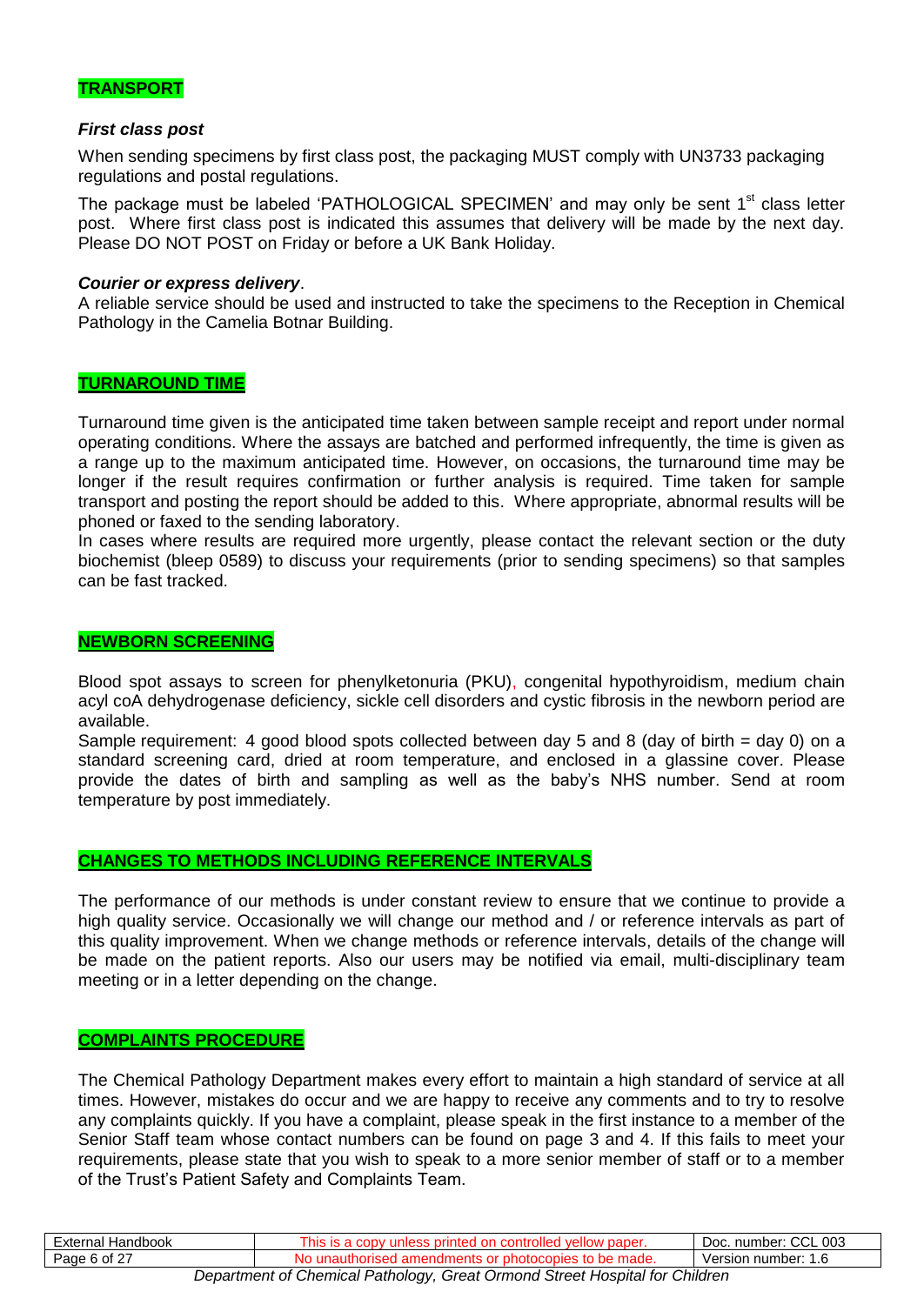#### **FACTORS AFFECTING THE PERFORMANCE OF TESTS AND THEIR INTERPRETATION**

#### **METABOLIC INVESTIGATIONS**

#### *What samples?*

It is important to check the fluid in which the metabolites of interest most obviously accumulate, e.g. urine for organic acids. The next part of this booklet indicates the sample type required for the investigations offered. When indicated (e.g. because of metabolite instability), it is necessary to make arrangements with the laboratory prior to collecting the sample.

#### *When?*

The time of the sample collection is crucial where characteristic metabolites accumulate only intermittently in the samples. Whenever possible, patients should be investigated during periods when they are unwell. Samples should be taken as soon as possible after admission, before changes in treatment and diet lead to the disappearance of relevant metabolites.

#### *Sample integrity*

Bacterial activity in poorly preserved samples produces a rise in pH and can lead to both the appearance of bacterial metabolites and the breakdown of important components, especially sugars and some amino acids. Samples with a high pH may not be analyzed for this reason. Faecal contamination of urine produces a similar effect. Dilute urine makes the detection of urinary constituents unreliable and samples with creatinine concentration >1 mmol/L are preferred.

#### *Diet*

Some metabolic disorders are related to a particular dietary intake or are produced only in the fasting state. Investigations should be carried out, as far as possible, on samples taken at the time the patient was symptomatic. Dietary restrictions or feeding may cause characteristic metabolites to disappear and result in false negative results. Dietary metabolites may interfere with organic acid, amino acid or carbohydrate chromatograms. Patients receiving intravenous amino acid mixture may have amino aciduria, amino acidaemia or organic aciduria. Information on the type of diet and the timing of the sample in relation to meals will aid in the interpretation of these complex analyses.

#### *Drugs*

Drugs influence metabolic investigations by analytical interference or by modifying metabolic processes. Details of all medication should be provided with metabolic investigations.

#### *Exchange transfusions / blood transfusions*

These may affect the analytes measured in blood and especially erythrocytes. When requesting tests in such patients, check whether adequate time has lapsed since the last transfusion. For assays of enzymes and metabolites in erythrocytes, the time interval should be 6 weeks.

#### *Other factors include*

Age of specimen Time of specimen separation Specimen storage Specimen haemolysis, icterus and lipaemia Fasting state

| <br>Handbook<br>∟xterne"               | w<br>-ms<br>DADU.                                                              | $\sim$<br>003<br>$\sim$<br>number.<br>DOC.<br>UUL |
|----------------------------------------|--------------------------------------------------------------------------------|---------------------------------------------------|
| $\cdot$ of $2^{-}$<br>Page<br><u>_</u> | NI<br>≅maαe.<br>٦A<br>аг                                                       | number:<br>rsıor<br>ver<br>ں. ا                   |
| The company's con-                     | ______<br>____<br>___<br>the company's con-<br>the contract of the contract of |                                                   |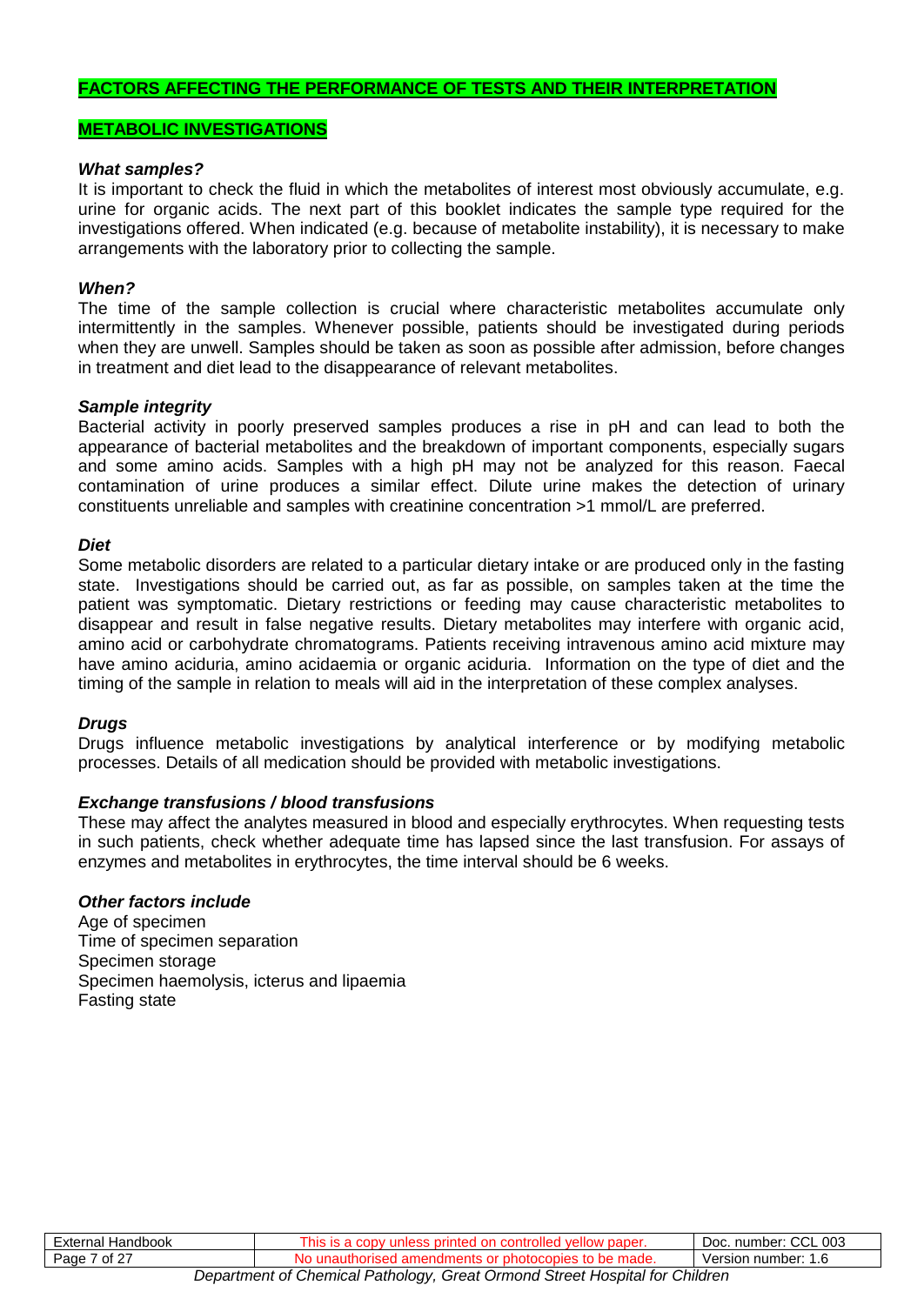#### **BIOCHEMICAL INVESTIGATION OF A SUDDEN INFANT DEATH**

If an inborn error of metabolism is suspected in an infant who died suddenly, collect the following samples as soon as practicable to minimize post mortem changes; blood spots, bile spots, plasma, urine, CSF, aqueous humor. Blood stained CSF and urine should be spun and separated immediately and this should be recorded. Freeze at –20 °C. Skin biopsy can also be taken (see fibroblasts). Please discuss the request with the duty biochemist – 020 7405 9200 bleep 0589 before sending the sample.

#### **METABOLIC INVESTIGATION IN A MORIBUND CHILD**

The diagnosis of metabolic disease cannot be made after death unless the correct specimens have been appropriately collected. If metabolic disease is suspected and the child seems likely to die before a diagnosis can be made, it would be advisable to collect the following specimens:

*Blood -* 10 ml in a heparinised tube. Separate plasma promptly. Freeze the bulk of the plasma, the remaining plasma and red cells should be kept at 4 °C.

*Urine -* 20 ml in a plain container and deep freeze.

*Blood spots* for acylcarnitines

*Bile spots* for acylcarnitines

*DNA -* If the condition is one in which DNA studies are likely to be helpful, take 10ml blood into an EDTA tube and deep freeze the whole blood.

*Tissue biopsies (liver, muscle, heart) –* Label the plain container with the type of tissues prior to taking the biopsies. Pre-cool a plain container in the deep freeze. Obtain dry ice, liquid nitrogen or a freezing pack. Make a small boat with a piece of aluminum foil and place it on the dry ice / freezing mixture. Take the biopsy (as many cores as possible, minimum two) and put it immediately in the boat, it should freeze immediately and thereafter should be not allowed to thaw at any time. Wrap up the core in the foil and put it in the pre-chilled container, making sure that the cap is tight and immediately replace in the deep freeze  $(-40 °C)$  or lower). A small part should be put into glutaraldehyde and if necessary some into formalin, but the majority should be frozen for chemistry and enzymology.

*Skin Biopsy -* See fibroblasts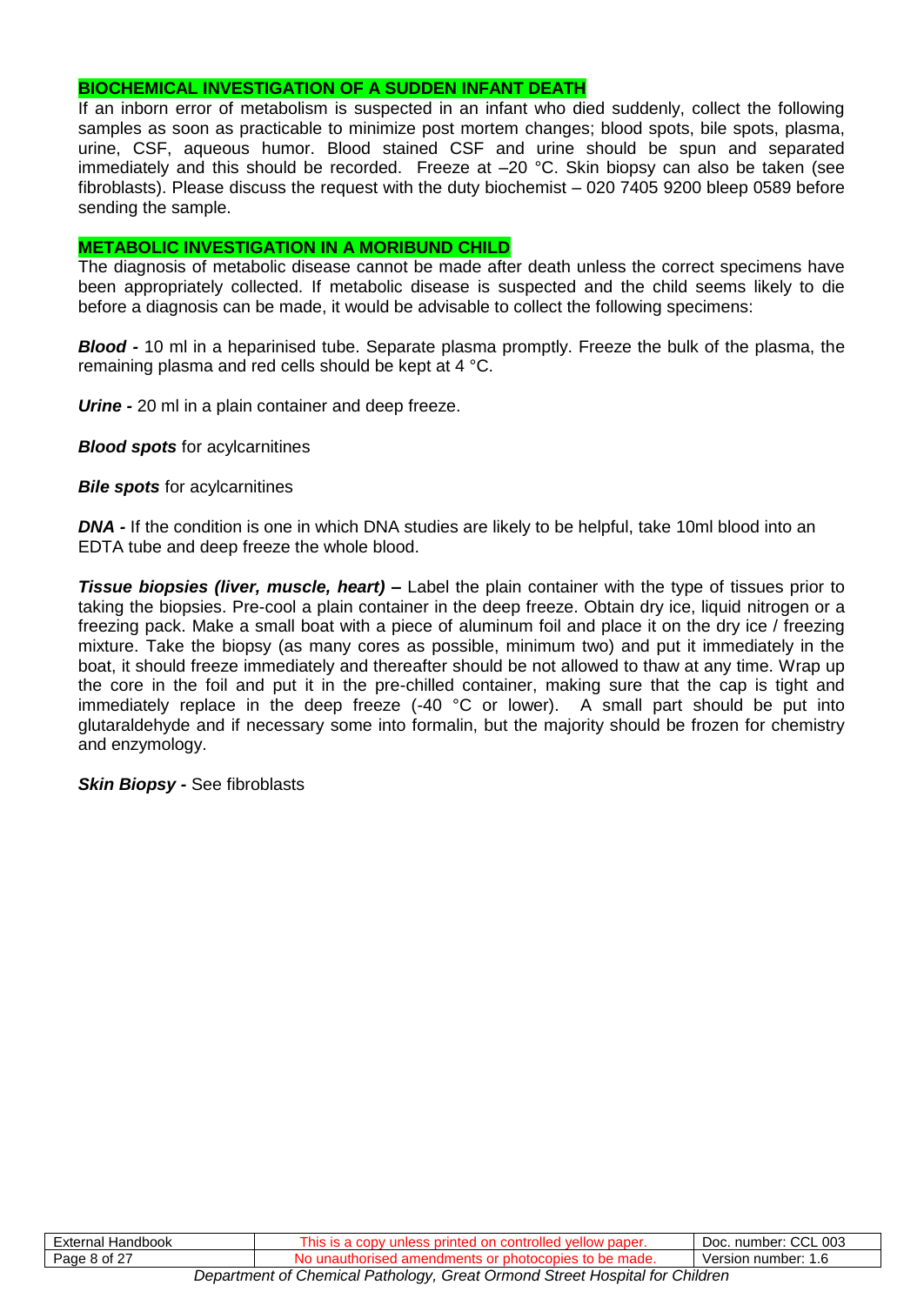### **ASSAY DIRECTORY**

Codes Tests highlighted in turquoise are analysed in the Metabolic Laboratory Test highlighted in green are analysed in the Enzyme Laboratory Tests highlighted in yellow are analysed in the Routine Laboratory

#### **AMINO ACID DISORDERS**

| <b>Test</b>                           | <b>Sample requirement</b> | <b>Sample handling</b>                             | <b>Turnaround</b>                  |
|---------------------------------------|---------------------------|----------------------------------------------------|------------------------------------|
| <b>Amino acids</b>                    |                           |                                                    |                                    |
| Plasma                                | 0.5 ml li hep plasma      | Separate ASAP. Freeze immediately. Send<br>frozen  | $-2$ w by HPLC<br>$1 - 3$ w by IEC |
| Urine                                 | 5 ml fresh random urine   | Freeze immediately. Send frozen                    | $3 - 6 w$                          |
| <b>CSF</b>                            | 0.2 ml clear CSF          | Freeze immediately. Send frozen                    | $1 - 2 w$                          |
| <b>Blood spot</b><br>- branched chain | 4 blood spots on std card | Send by first class post.                          | 4 d                                |
| Homocysteine<br>Plasma                | 0.2 ml li hep plasma      | Separate ASAP. Freeze immediately. Send<br>lfrozen | $1 - 2w$                           |
| Urine                                 | 5 ml fresh random urine   | Freeze immediately                                 | $3 - 6 w$                          |
| Succinylacetone                       | 5 ml fresh random urine   | Freeze immediately. Send frozen                    | $2 - 4 w$                          |
| Sulphite                              | 5 ml fresh random urine   | Freeze immediately. Send frozen                    | 72 h                               |
| Sulphocystine                         | 5 ml fresh random urine   | Freeze immediately. Send frozen                    | $3 - 6 w$                          |

#### *Methionine load for the diagnosis of homocystinuria*

| Preparation:     | Fast overnight (6 hours for infants).                                                                                                                                                                                                                                                                                                                                                                            |
|------------------|------------------------------------------------------------------------------------------------------------------------------------------------------------------------------------------------------------------------------------------------------------------------------------------------------------------------------------------------------------------------------------------------------------------|
| Pre-load:        | At the beginning of the test, empty bladder and discard sample. Collect 1ml<br>blood in a lithium heparin tube, separate and precipitate immediately.                                                                                                                                                                                                                                                            |
| Methionine load: | Empty bladder. Give L-methionine (100 mg/kg body weight) orally over 5<br>minutes in a flavoured drink or as tablets. Collect 1 ml blood in lithium heparin<br>tubes at 2, 4 and 6 hours. On each occasion, separate and precipitate<br>immediately. Collect all urine passed over the 6 hours after giving the<br>methionine load. Send plasma supernatant and urine on solid $CO2$ for amino<br>acid analysis. |

#### *Maple syrup urine disease enzyme diagnosis (Leucine decarboxylating system) (Skin fibroblasts)*

Send a skin biopsy sample in the culture medium (See Appendix 1).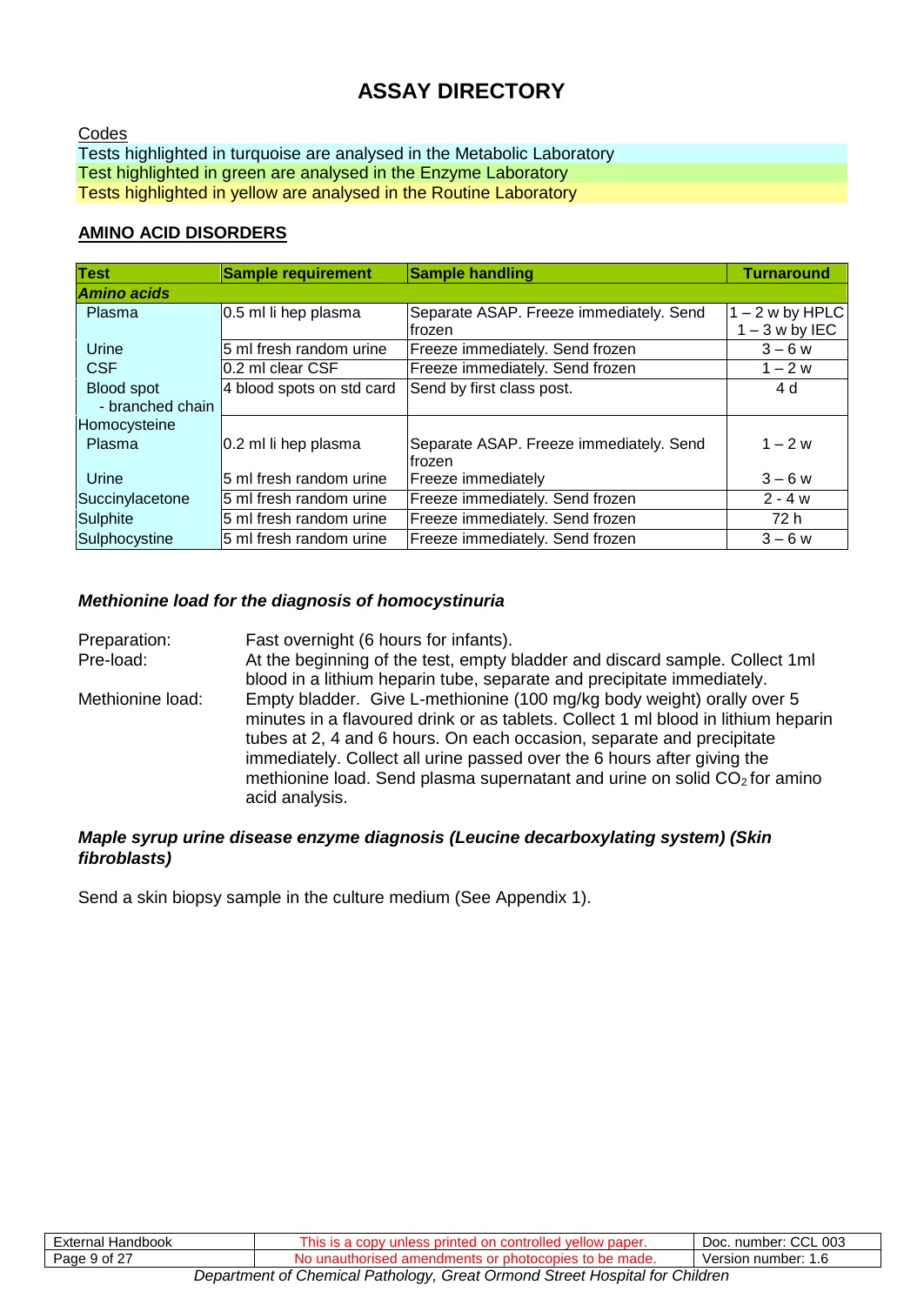#### **CARBOHYDRATE METABOLISM DISORDERS**

#### **Congenital Disorders of Glycosylation (CDG)**

Initial investigation – serum transferrins by isoelectric focusing which are measured at Institute of Neurology. If type I pattern CDG 1a & 1b should be excluded first. If patterns are abnormal but clinically indicated, then measure enzymes.

| <b>Test</b>        | <b>Type</b> | <b>Sample handling</b>    |                                                      | <b>Turnaround</b> |
|--------------------|-------------|---------------------------|------------------------------------------------------|-------------------|
| Phosphomannomutase | <b>WBC</b>  | 5-10 ml well mixed li hep | Send whole blood at                                  | up to 6w          |
|                    |             | whole blood with no clots | ambient temp. to reach<br>lab ideally within 24 h of |                   |
|                    |             |                           | collection                                           |                   |
|                    | F           | skin biopsy into culture  | Send at ambient temp.                                | up to 10w         |
|                    |             | medium or saline          | by courier. Do not freeze                            |                   |
| Phosphomannose     | <b>WBC</b>  | 5-10 ml well mixed li hep | Send whole blood at                                  | up to 6w          |
| isomerase          |             | Whole blood with no       | ambient temp. to reach                               |                   |
|                    |             | clots                     | lab ideally within 24 h of                           |                   |
|                    |             |                           | collection                                           |                   |
|                    | F           | skin biopsy into culture  | Send at ambient temp.                                | up to 10w         |
|                    |             | Medium or saline          | by courier. Do not freeze                            |                   |

#### **Galactose/ Fructose metabolism Disorders**

| <b>Test</b>                 | <b>Type</b> | <b>Sample handling</b>  |                            | <b>Turnaround</b> |
|-----------------------------|-------------|-------------------------|----------------------------|-------------------|
| Reducing substances         | U           | 5 ml fresh random       | Freeze immediately.        | up to 2 w         |
| <b>Sugar chromatography</b> |             | urine                   | Send frozen                | $3 - 6 w$         |
| Galactose -1-               | <b>RBC</b>  | 2 ml li hep whole       | Send whole blood at        | $2 - 4 w$         |
| phosphate uridyl-           |             | blood.                  | ambient temp. to reach     |                   |
| transferase                 |             | No transfusion prior 6  | lab ideally within 48 h of |                   |
| $[Gal-1-PUT]$               |             | wk                      | collection                 |                   |
| Galactokinase               | <b>RBC</b>  | 2 ml li hep whole blood | Send whole blood at        | $4-6w$            |
|                             |             | No transfusion prior    | ambient temp. to reach     |                   |
|                             |             | 6wk. Contact lab        | lab within 24 h of         |                   |
|                             |             | prior sampling          | collection                 |                   |
| <b>UDP-galactose</b>        | <b>RBC</b>  | 2 ml li hep whole blood | Send whole blood at        | $4-6w$            |
|                             |             | No transfusion prior 6  | ambient temp. to reach     |                   |
|                             |             | w Contact lab prior     | lab ideally within 24 h of |                   |
|                             |             | sampling                | collection                 |                   |
| Galactose-1                 | <b>RBC</b>  | 2 ml li hep whole blood | Send whole blood at        | $4-6w$            |
| Phosphate                   |             |                         | ambient temp. to reach     |                   |
|                             |             |                         | lab ideally within 24 h of |                   |
|                             |             |                         | collection                 |                   |
| Fructose-1-P aldolase       | L           | liver biopsy            | Freeze immediately. Send   | $4-6w$            |
|                             |             |                         | frozen without thawing     |                   |

#### **Glycogen Storage Disorders (GSD)**

| <b>Test</b>           | Type | <b>Sample handling</b> |                          | <b>Turnaround</b> |
|-----------------------|------|------------------------|--------------------------|-------------------|
| la Glucose-6-         |      | Fresh liver biopsy     | Contact enzyme lab prior | $4-6 w$           |
| phosphate hydrolase   |      |                        | to sampling. Do not      |                   |
|                       |      |                        | freeze.                  |                   |
| Ib Glucose-6-         |      | Fresh liver biopsy     | Contact enzyme lab prior | $4-6 w$           |
| phosphate translocase |      |                        | to sampling. Do not      |                   |

| External Handbook                                                           | This is a copy unless printed on controlled yellow paper. | Doc. number: CCL 003 |  |  |
|-----------------------------------------------------------------------------|-----------------------------------------------------------|----------------------|--|--|
| Page 10 of 27                                                               | No unauthorised amendments or photocopies to be made.     | Version number: 1.6  |  |  |
| Department of Chemical Pathology, Great Ormond Street Hospital for Children |                                                           |                      |  |  |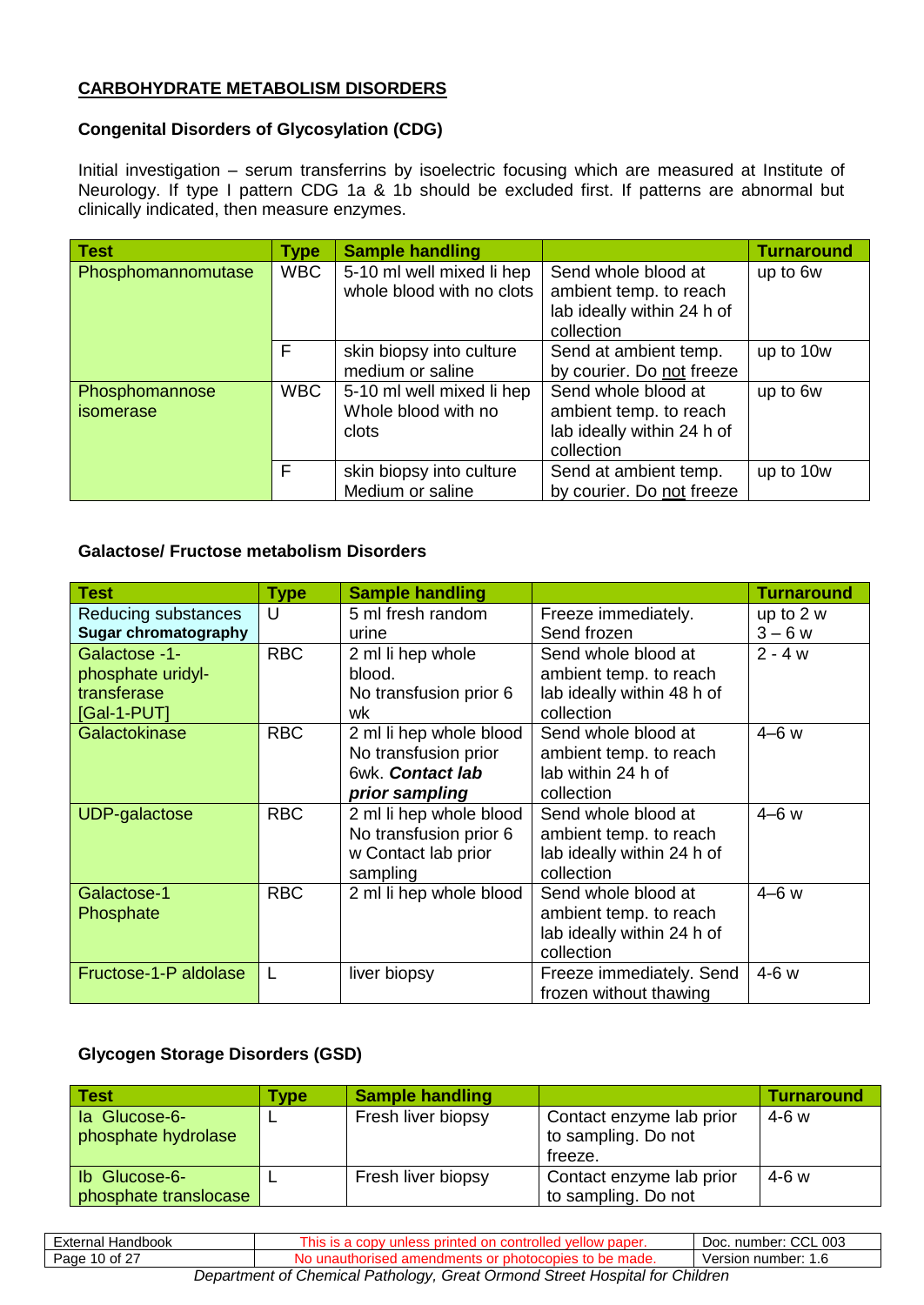|                                                                              |                   |                                                                                | freeze.                                                                                   |        |
|------------------------------------------------------------------------------|-------------------|--------------------------------------------------------------------------------|-------------------------------------------------------------------------------------------|--------|
| $II$ $\alpha$ -1,4-glucosidase<br>(acid maltase)<br>* CRIM testing available | BS,<br><b>WBC</b> | Blood spots, 5 ml li<br>hep blood+ EDTA<br>blood for vacuolated<br>lymphocytes | Send whole blood at<br>ambient temp. to reach lab<br>ideally within 24 h of<br>collection | $4-6w$ |
| III glycogen<br>debrancher                                                   | <b>WBC</b>        | 5-10 ml li hep whole<br>blood                                                  | Send whole blood at<br>ambient temp. to reach lab<br>ideally within 24 h of<br>collection | 4-6 w  |
|                                                                              | M, L              | muscle / liver biopsy                                                          | Freeze immediately<br>Send frozen                                                         | $4-6w$ |
|                                                                              | F                 | skin biopsy into culture<br>Medium or saline                                   | Send at ambient temp.<br>Do not freeze                                                    | 4-6 w  |
| IV glycogen brancher                                                         | <b>WBC</b>        | 5-10 ml li hep whole<br>blood                                                  | Send whole blood at 4-6<br>w ambient temp. to reach<br>lab within 18 h of<br>collection   | 4-6 w  |
|                                                                              | M, L              | muscle / liver biopsy                                                          | Freeze immediately<br>Send frozen                                                         | 4-6 w  |
|                                                                              | F                 | skin biopsy into culture<br>Medium or saline                                   | Send at ambient temp.<br>Do not freeze                                                    | 4-6 w  |
| V phosphorylase                                                              | M                 | muscle biopsy                                                                  | Freeze immediately<br>Send frozen                                                         | $4-6w$ |
| VI phosphorylase                                                             | <b>WBC</b>        | 5-10 ml lip hep whole<br>blood                                                 | Send whole blood at<br>ambient temp. to reach lab<br>ideally within 24 h of<br>collection | 4-6 w  |
|                                                                              | L                 | liver biopsy                                                                   | Freeze immediately<br>Send frozen                                                         | $4-6w$ |
| VII phospho<br>fructokinase                                                  | M                 | muscle biopsy                                                                  | Freeze immediately<br>Send frozen                                                         | 4-6 w  |
| IX phosphorylase b<br><b>Kinase</b>                                          | <b>RBC</b>        | 5 ml li hep whole blood                                                        | Send whole blood at<br>ambient temp. to reach lab<br>ideally within 24 h of<br>collection | 4-6 w  |
|                                                                              | L                 | liver biopsy                                                                   | Freeze immediately<br>Send frozen                                                         | 4-6 w  |
| IX fructose-1,6<br>bisphosphatase                                            | <b>WBC</b>        | 5-10 ml lip hep whole<br>blood                                                 | Send whole blood at<br>ambient temp. to reach lab<br>ideally within 24 h of<br>collection | 4-6 w  |
|                                                                              | L                 | liver biopsy                                                                   | Freeze immediately<br>Send frozen                                                         | 4-6 w  |

*\*Pompe CRIM testing – contact the Enzyme Laboratory Tel:* 020 7405 9200 ext 6751/1785

#### **Glycolytic enzymes**

| <b>Test</b> | Type       | <b>Sample handling</b> |                                                       | <b>Turnaround</b> |
|-------------|------------|------------------------|-------------------------------------------------------|-------------------|
| Phospho-    | <b>WBC</b> |                        | 5 ml li hep whole blood   Send whole blood at ambient | $4-6 w$           |
| glucomutase |            |                        | temp. to reach lab ideally within                     |                   |
|             |            |                        | 24 h of collection                                    |                   |
|             | M, L       | muscle / liver biopsy  | Freeze immediately                                    | $4-6 w$           |
|             |            |                        | Send frozen                                           |                   |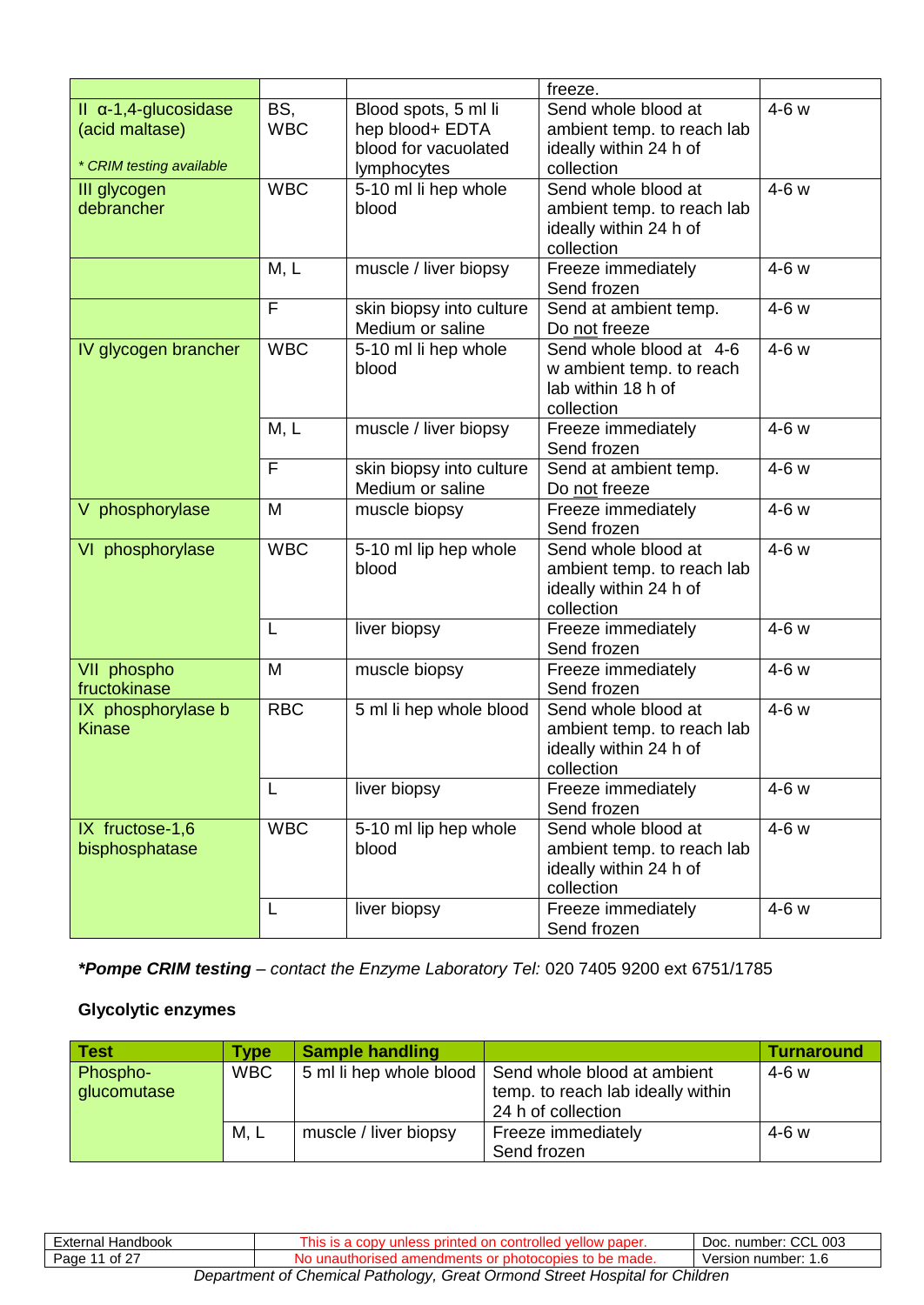#### **FATTY ACID OXIDATION DEFECT / HYPOGLYCAEMIA**

| <b>Test</b>        | <b>Type</b> | <b>Sample handling</b> |                                | <b>Turnaround</b> |
|--------------------|-------------|------------------------|--------------------------------|-------------------|
| 3-(B)Hydroxy-      | P           | 0.3 ml li hep plasma   | Freeze immediately. Send       | $1 - 2w$          |
| butyrate (BOHB)    |             |                        | frozen. Provide glucose result |                   |
|                    |             |                        | for interpretation.            |                   |
| Free fatty acids   | P           | 0.3 ml li hep plasma   | Freeze immediately. Send       | $1 - 2w$          |
| (non-esterified    |             |                        | frozen. Provide glucose result |                   |
| fatty acids, NEFA) |             |                        | for interpretation.            |                   |
| Acetoacetate       | B           | perchloric acid        | Freeze immediately (see        | $1 - 2 w$         |
|                    |             | supernatant            | appendix for protocol). Send   |                   |
|                    |             |                        | frozen                         |                   |
| Organic acids      | U           | 5 ml fresh random      | Freeze immediately. Send       | $2 - 4 w$         |
|                    |             | urine                  | frozen                         |                   |
| Acylcarnitines     | <b>BS</b>   | 4 blood spot on        | Send by first class post       | $1 - 2w$          |
|                    |             | standard card          |                                |                   |

#### **Diagnostic fast**

All the above investigations to be carried out at the beginning and end of the fast under close medical supervision in a Hospital unit experienced in carrying out these tests (not advisable in patients under 18 months or under 5 kg in weight)

#### **LACTATE / PYRUVATE DISORDERS**

| <b>Test</b> | Type       | <b>Sample handling</b>        |                       | <b>Turnaround</b> |
|-------------|------------|-------------------------------|-----------------------|-------------------|
| Lactate     | P          | 2 ml fluoride oxalate plasma  | Separate plasma assay | 6 h               |
|             |            |                               | <b>ASAP</b>           |                   |
|             | B          | perchloric acid precipitation | Freeze immediately    | $1 - 2 w$         |
|             |            | (see appendix for protocol)   | Send frozen           |                   |
|             | <b>CSF</b> | 0.2 ml clear CSF              | Freeze immediately    | $1 - 2 w$         |
|             |            |                               | Send frozen           |                   |
| Pyruvate    | в          | perchloric acid precipitation | Freeze immediately    | $1 - 2 w$         |
|             |            | (see appendix for protocol)   | Send frozen           |                   |
|             | <b>CSF</b> | perchloric acid precipitation | Freeze immediately    | $1 - 2 w$         |
|             |            | (see appendix for protocol)   | Send frozen           |                   |

#### **LYSOSOMAL STORAGE DISORDERS (LSD)**

#### **Initial investigations/monitoring**

| <b>Test</b>             | <b>Type</b> | <b>Sample handling</b>  |                          | <b>Turnaround</b> |
|-------------------------|-------------|-------------------------|--------------------------|-------------------|
| Glycosaminoglycans      | U           | 5 ml fresh random urine | Send at ambient temp. by | up to 4 w         |
|                         |             |                         | special post             |                   |
| Sialic acid             | U           | 5 ml fresh random urine | Send at ambient temp. by | up to $4 w$       |
|                         |             |                         | special post             |                   |
| Globotriaosylceramide   | U           | 5 ml fresh random urine | Send at ambient temp. by | up to $4-6 w$     |
| (GL3/GB3/CTH)           |             |                         | special post             |                   |
| Lyso-globotriaosyl-     | P           | 0.5 ml li hep plasma    | Send by first class post | up to $6 - 8$ w   |
| ceramide <sup>NEW</sup> |             |                         |                          |                   |
| Tetrasaccharides, hex4  | U           | 5 ml fresh random urine | Send at ambient temp. by | up to $4-6 w$     |
| Tetraglucose, glc4      |             |                         | special post             |                   |
| Vacuolated              | B           | 2 ml EDTA whole blood   | Send at ambient temp. by | <b>Contact</b>    |
| lymphocytes             |             | (see page 22)           | special post (done in    | histopathology    |
|                         |             |                         | Histopathology)          |                   |

#### **Individual enzyme**

| External Handbook                                                           | This is a copy unless printed on controlled yellow paper. | Doc. number: CCL 003 |  |  |
|-----------------------------------------------------------------------------|-----------------------------------------------------------|----------------------|--|--|
| Page 12 of 27                                                               | No unauthorised amendments or photocopies to be made.     | Version number: 1.6  |  |  |
| Department of Chemical Pathology, Great Ormond Street Hospital for Children |                                                           |                      |  |  |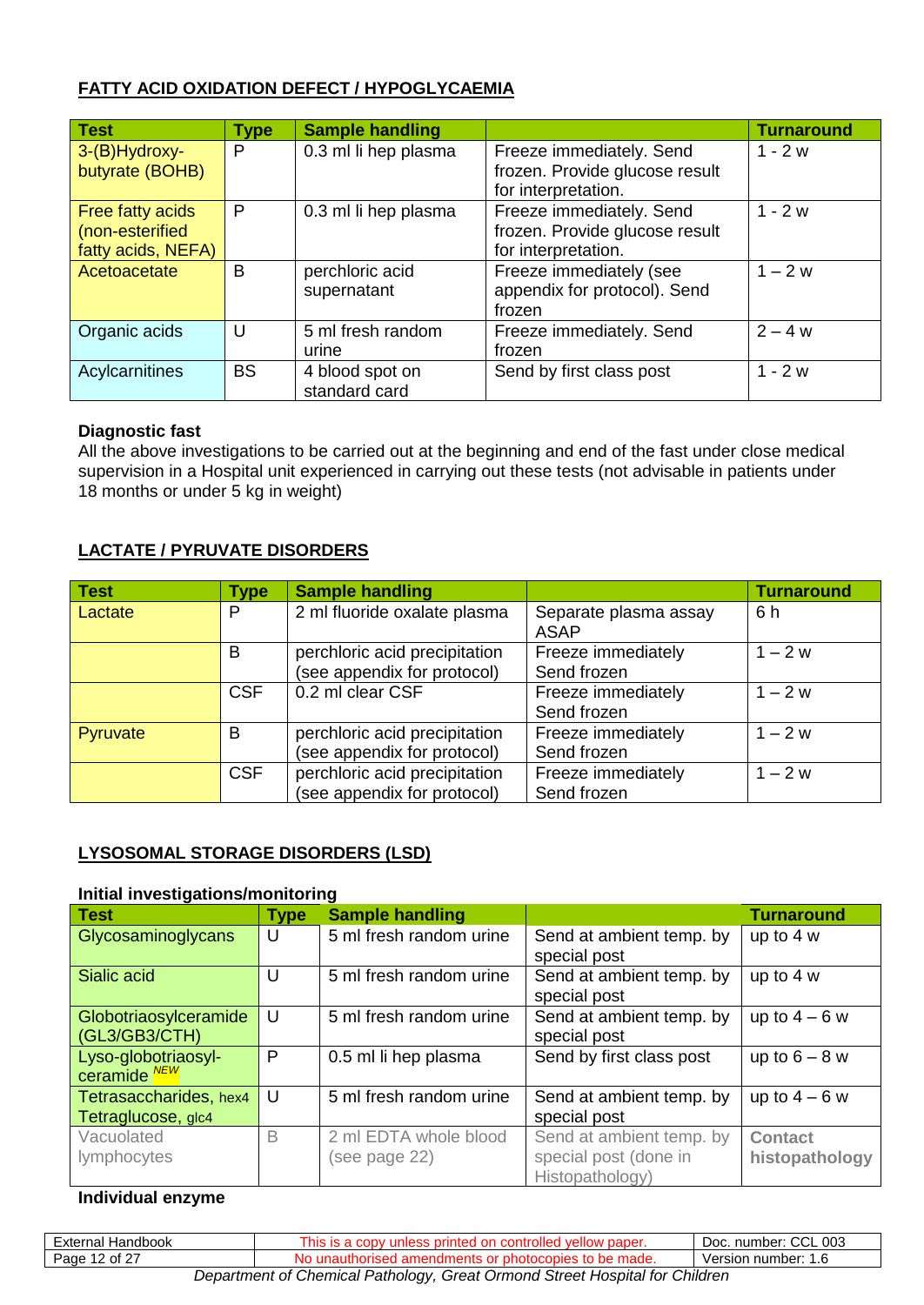Assays available individually for the diagnosis of lysosomal storage disorders are listed below with samples suitable for the assay. Turnaround is 4-6 weeks

| <b>Disease</b>                                       | <b>Assay</b>                                    | <b>Tissue</b>    |
|------------------------------------------------------|-------------------------------------------------|------------------|
| <b>Mucopolysaccharidoses</b>                         |                                                 |                  |
| I-Hurler                                             | $\alpha$ -iduronidase                           | WBC, F           |
| <b>II-Hunter</b>                                     | iduronate-sulphatase                            | WBC, P, F        |
| <b>IIIA-Sanfilippo A</b>                             | heparan sulphamidase                            | WBC, F           |
| <b>IIIB-Sanfilippo B</b>                             | $\alpha$ -N-acetyl-glucosaminidase              | WBC, P, F        |
| <b>IIIC-Sanfilippo C</b>                             | N-acetyltransferas                              | WBC, F           |
| <b>IIID-Sanfilippo D</b>                             | N-acetyl-glucosamine-6-sulphatase               | WBC, F           |
| <b>IVA-Morquio A</b>                                 | N-acetyl galactosamine-6-sulphatase             | WBC, F           |
| <b>IVB-Morquio B</b>                                 | $\beta$ -galactosidase                          | WBC, F           |
| VI-Maroteaux-Lamy                                    | arylsulphatase B                                | WBC, F           |
| <b>VII-Sly</b>                                       | $\beta$ -glucuronidase                          | WBC, P, F        |
| Multiple enzyme defects                              |                                                 |                  |
| Mucolipidosis II (I-cell)                            | multiple hydrolases                             | P, VL, F         |
| Mucolipidosis III (pseudo Hurler)                    | multiple hydrolases                             | P, VL, F         |
| Multiple sulphatidosis                               | multiple sulphatases                            | WBC, P, F        |
| <b>Gangliosidoses</b>                                |                                                 |                  |
| G <sub>M1</sub> gangliosidosis                       | $\beta$ -galactosidase                          | WBC, VL, F       |
| $G_{M2}$ gangliosidoses:                             |                                                 |                  |
| Tay Sachs / B1 variant                               | hexosaminidase A                                | WBC, P, F        |
| <b>Sandhoff</b>                                      | total $\beta$ -hexosaminidase                   | WBC, P, F        |
| Leucodystrophies                                     |                                                 |                  |
| <b>Krabbe</b>                                        | galactocerebrosidase                            | WBC, F           |
| <b>Metachromatic</b>                                 | arylsulphatase A                                | WBC, F           |
| <b>Glycoproteinoses</b>                              |                                                 |                  |
| <b>Fucosidosis</b>                                   | $\alpha$ -fucosidase                            | WBC, P, VL, F    |
| $\alpha$ -Mannosidosis                               | $\alpha$ -mannosidase                           | WBC, P, VL, F    |
| $\beta$ -Mannosidosis                                | $\beta$ -mannosidase                            | P, WBC, F, VL    |
| <b>Schindler</b>                                     | $\alpha$ -N-acetyl galactosaminidase            | P, WBC, F        |
| <b>Sialidosis</b>                                    | $\alpha$ -neuraminidase                         | WBC, VL, F       |
| Aspartylglucosaminuria                               | aspartylglucosaminidase                         | P, F             |
| Galactosialidosis                                    | $\alpha$ -neuraminidase/ $\beta$ -galactosidase | WBC, VL, F       |
| Other lipid storage disorders                        |                                                 |                  |
| Fabry                                                | $\alpha$ -galactosidase                         | WBC, P, F        |
| Gaucher                                              | $\beta$ -glucosidase                            | WBC, F           |
|                                                      | chitotriosidase                                 | P                |
| Niemann-Pick A & B                                   | sphingomyelinase                                | WBC, VL, F,      |
| Wolman & cholesterylester storage                    | acid esterase                                   | WBC, VL, F,      |
| disease (CESD)                                       |                                                 |                  |
| <b>Neuronal ceroid lipofuscinoses</b>                |                                                 |                  |
| (Batten disease)                                     |                                                 |                  |
| Infantile (INCL, NCL1, CLN1)                         | palmitoyl protein thioesterase                  | WBC, F<br>WBC, F |
| Classic late infantile (LINCL, NCL2,<br><b>CLN2)</b> | tripeptidyl peptidase I                         |                  |
| <b>Transport defects</b>                             |                                                 |                  |
| <b>Cystinosis</b>                                    | cystine                                         | WBC, F           |
| Sialic acid storage                                  | sialic acid                                     | U, VL, F         |
|                                                      |                                                 |                  |

NB: **Prenatal diagnosis** is available for these disorders.

| Handbook<br>⊨xternal                                                        | paper.<br>шr<br>эn<br>не<br>' ⊔⊷. | $\sim$<br>003<br>number:<br>DOC.<br>◡◡∟ |
|-----------------------------------------------------------------------------|-----------------------------------|-----------------------------------------|
| $1.3$ of $2^-$<br>Page                                                      | nade.<br>١I۴                      | Version number:<br>ı.c                  |
| Consetment of Chemical Pathology, Creat Ormand Streat Hospital for Children |                                   |                                         |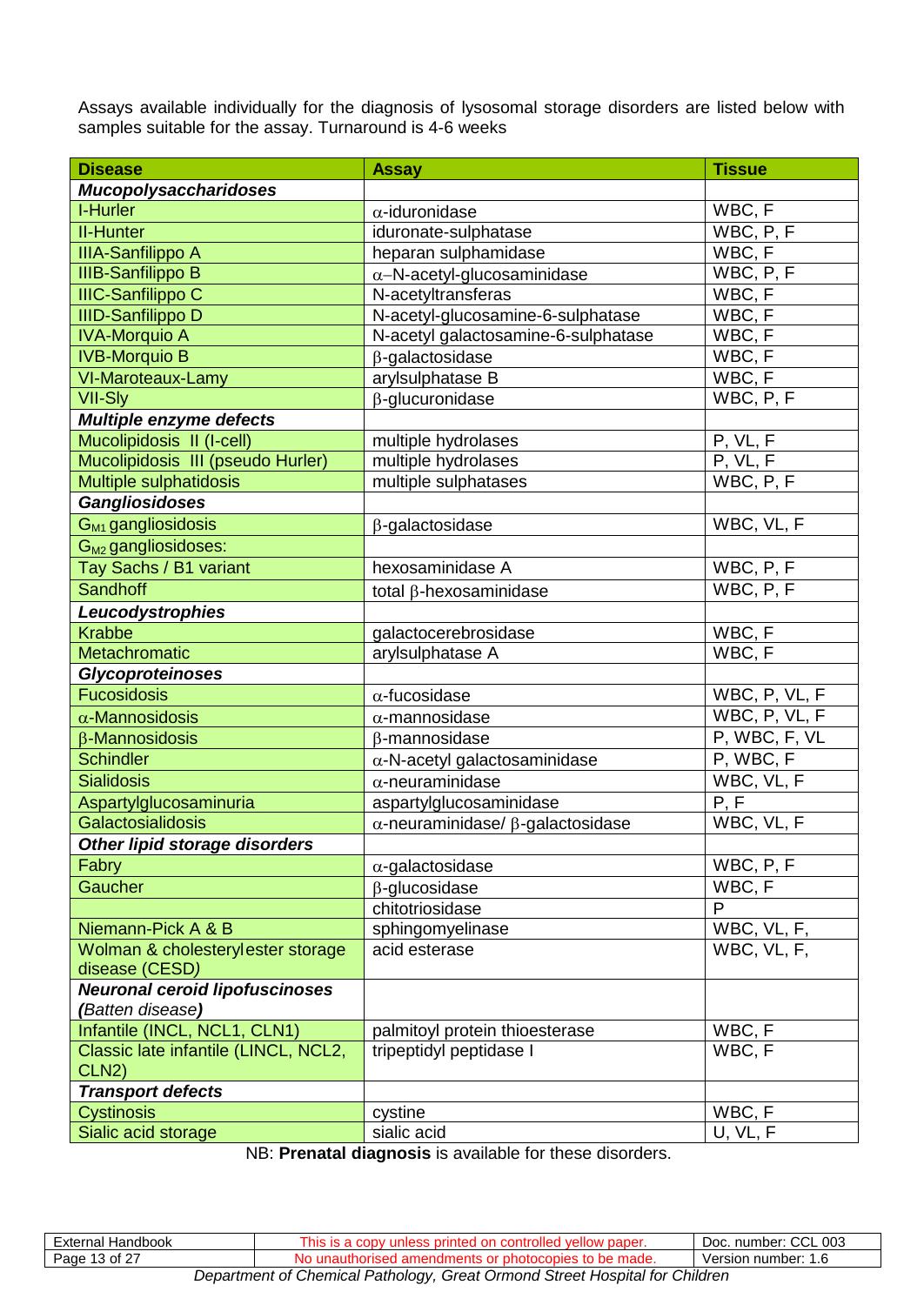#### **Grouped Enzyme Screens for Lysosomal Disorders**

The lysosomal storage disorders can be grouped according to clinical features and a group of enzyme assays can be carried out on a single blood sample which provides both white blood cells and plasma for analysis. The clinical signs of a lysosomal storage disease may eventually develop to give a classic picture but diagnosis at an earlier stage can be more difficult, e.g. while Type II Gaucher disease leads to hepato/splenomegaly, neurological signs may be more obvious initially. To meet this and other concerns all patients have plasma chitotriosidase measured to exclude Gaucher disease and other LSDs. Palmitoyl protein thioesterase and tripeptidyl peptidase I which are deficient in infantile (INCL, NCL1, CLN1) and classic late infantile (LINCL, NCL2, CLN2) neuronal ceroid lipofuscinosis are assayed in all patients under 16 years with neurological problems, and also in adult patients if these disorders are suspected.

**It is important that the laboratory is given full clinical details in order to carry out the appropriate combination of tests.** Turnaround time is 6 - 8 weeks

Note: Some diseases may present under more than one heading.

#### *Neurodegenerative screen*

Evidence of neurological regression, hypotonia, fits, etc.

| <b>Disease</b>               | <b>Enzyme</b>                        |
|------------------------------|--------------------------------------|
| $G_{M1}$ gangliosidosis      | $\beta$ -galactosidase               |
| $G_{M2}$ gangliosidoses:     |                                      |
| Tay Sachs / B1 variant       | hexosaminidase A                     |
| Sandhoff                     | total $\beta$ -hexosaminidase        |
| Krabbe leucodystrophy        | galactocerebrosidase                 |
| Metachromatic leucodystrophy | arylsulphatase A                     |
| <b>Fucosidosis</b>           | $\alpha$ -fucosidase                 |
| $\alpha$ -Mannosidosis       | $\alpha$ -mannosidase                |
| <b>B-Mannosidosis</b>        | $\beta$ -mannosidase                 |
| <b>Schindler</b>             | $\alpha$ -N-acetyl galactosaminidase |
| <b>MPS VII-Sly</b>           | $\beta$ -glucuronidase               |
| I cell disease               | I cell screen                        |

Plasma chitotriosidase is assayed in all patients to exclude Gaucher disease

All patients under 16 years of age are tested for:

| Infantile neuronal ceroid<br>lipofuscinosis(INCL, NCL1, CLN1)                | palmitoyl protein thioesterase |
|------------------------------------------------------------------------------|--------------------------------|
| Classic late infantile neuronal ceroid<br>lipofuscinosis (LINCL, NCL2, CLN2) | tripeptidyl peptidase I        |

#### *Dysmorphic screen*

The first line test for a dysmorphic child is screening for a mucopolysaccharidosis by urine GAGs. The following enzymes are indicated if a mucopolysaccharidosis is excluded.

| <b>Disease</b>           | <b>Enzyme</b>                                   |
|--------------------------|-------------------------------------------------|
| $G_{M1}$ gangliosidosis  | $\beta$ -galactosidase                          |
| <b>Sialidosis</b>        | $\alpha$ -neuraminidase                         |
| <b>Galactosialidosis</b> | $\alpha$ -neuraminidase/ $\beta$ -galactosidase |
| <b>Fucosidosis</b>       | $\alpha$ -fucosidase                            |
| $\alpha$ -Mannosidosis   | $\alpha$ -mannosidase                           |

| External Handbook                                                           | This is a copy unless printed on controlled yellow paper. | Doc. number: CCL 003 |
|-----------------------------------------------------------------------------|-----------------------------------------------------------|----------------------|
| Page 14 of 27                                                               | No unauthorised amendments or photocopies to be made.     | Version number: 1.6  |
| Department of Chemical Pathology, Great Ormond Street Hospital for Children |                                                           |                      |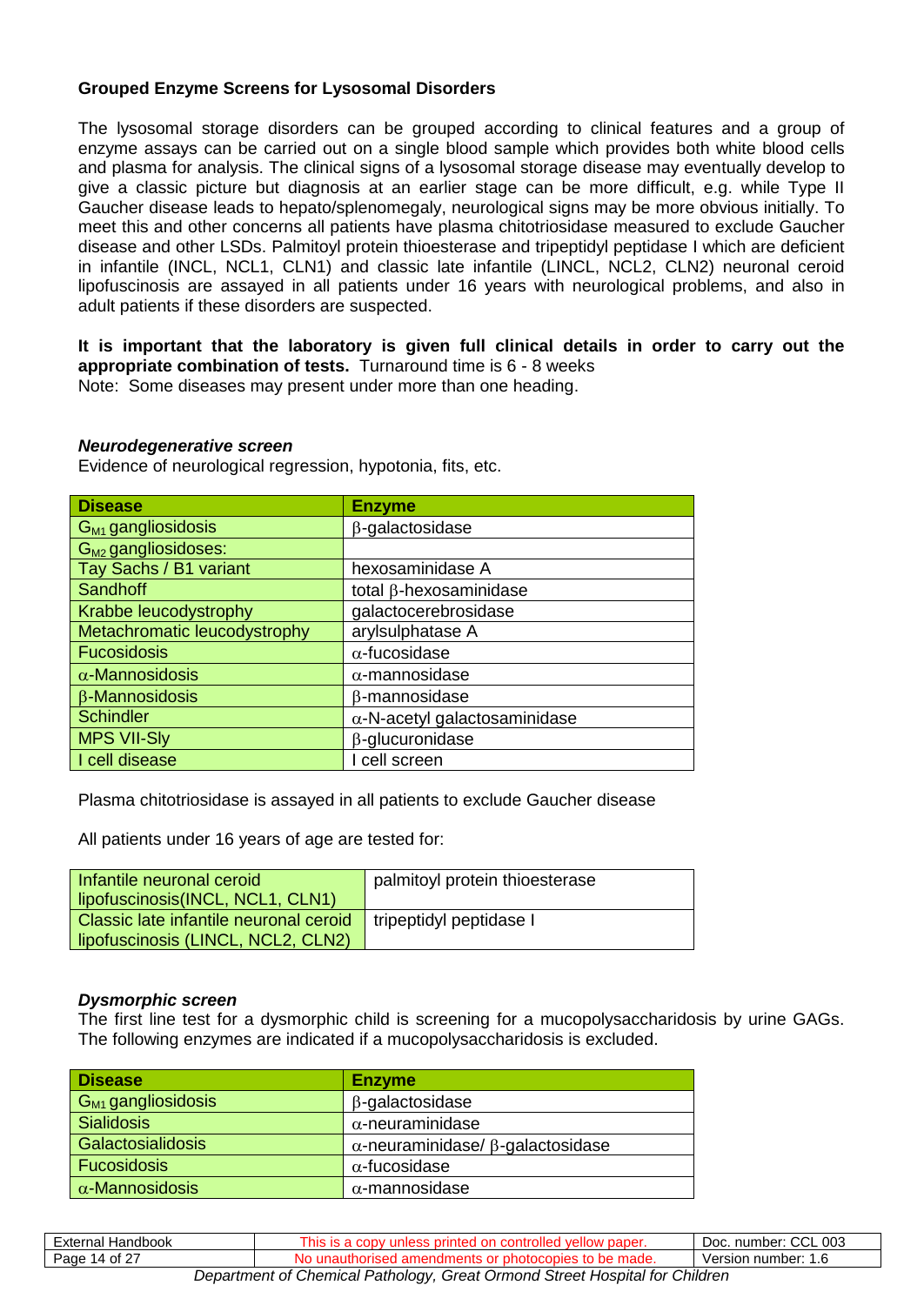| I cell disease                                                               | I cell screen                        |  |
|------------------------------------------------------------------------------|--------------------------------------|--|
| $\beta$ -Mannosidosis                                                        | $\beta$ -mannosidase                 |  |
| <b>MPS VII-SIy</b>                                                           | $\beta$ -glucuronidase               |  |
| <b>Multiple sulphatidosis</b>                                                | arylsulphatase A                     |  |
| Aspartylglucosaminuria                                                       | aspartylglucosaminidase              |  |
| <b>Schindler</b>                                                             | $\alpha$ -N-acetyl galactosaminidase |  |
| Dlaama abitatriooidaas ja sesevad jn all potienta te evalude Cousher disesse |                                      |  |

Plasma chitotriosidase is assayed in all patients to exclude Gaucher disease

#### *Hepato/splenomegaly screen*

For those patients with hepatomegaly and or splenomegaly suspected of having a lysosomal storage disorder.

| <b>Disease</b>           | <b>Enzyme</b>                                   |
|--------------------------|-------------------------------------------------|
| $G_{M1}$ gangliosidosis  | $\beta$ -galactosidase                          |
| <b>Sialidosis</b>        | $\alpha$ -neuraminidase                         |
| <b>Galactosialidosis</b> | $\alpha$ -neuraminidase/ $\beta$ -galactosidase |
| Gaucher                  | $\beta$ -glucosidase                            |
| Niemann-Pick A & B       | sphingomyelinase                                |
| <b>Wolman &amp; CESD</b> | acid esterase                                   |
| <b>Fucosidosis</b>       | $\alpha$ -fucosidase                            |
| $\alpha$ -Mannosidosis   | $\alpha$ -mannosidase                           |
| I cell disease           | I cell screen                                   |
| $\beta$ -Mannosidosis    | β-mannosidase                                   |
| <b>MPS VII-SIV</b>       | β-glucuronidase                                 |

In all patients with hepato/splenomegaly plasma chitotriosidase is assayed

#### *Cherry red spot screen*

For patients with a cherry red spot on the macula.

| <b>Disease</b>           | <b>Enzyme</b>                                   |
|--------------------------|-------------------------------------------------|
| $G_{M1}$ gangliosidosis  | $\beta$ -galactosidase                          |
| $G_{M2}$ gangliosidoses: |                                                 |
| Tay Sachs / B1 variant   | hexosaminidase A                                |
| Sandhoff                 | total $\beta$ -hexosaminidase                   |
| Niemann-Pick A           | sphingomyelinase                                |
| <b>Sialidosis</b>        | $\alpha$ -neuraminidase                         |
| Galactosialidosis        | $\alpha$ -neuraminidase/ $\beta$ -galactosidase |
| Krabbe leucodystrophy    | galactocerebrosidase                            |

#### *Angiokeratoma screen*

For patients with an angiokeratoma.

| <b>Disease</b>                       | <b>Enzyme</b>                                   |
|--------------------------------------|-------------------------------------------------|
| Fabry                                | $\alpha$ -galactosidase                         |
| <b>Fucosidosis</b>                   | $\alpha$ -fucosidase                            |
| <b>Sialidosis</b>                    | $\alpha$ -neuraminidase                         |
| Galactosialidosis                    | $\alpha$ -neuraminidase/ $\beta$ -galactosidase |
| Adult G <sub>M1</sub> gangliosidosis | $\beta$ -galactosidase                          |
| $\alpha$ -Mannosidosis               | $\alpha$ -mannosidase                           |
| <b>B-Mannosidosis</b>                | $\beta$ -mannosidase                            |
| <b>Schindler</b>                     | $\alpha$ -N-acetyl galactosaminidase            |
| Aspartylglucosaminuria               | aspartylglucosaminidase                         |

| External Handbook                                                           | This is a copy unless printed on controlled yellow paper. | Doc. number: CCL 003 |  |
|-----------------------------------------------------------------------------|-----------------------------------------------------------|----------------------|--|
| Page 15 of 27                                                               | No unauthorised amendments or photocopies to be made.     | Version number: 1.6  |  |
| Department of Chemical Pathology, Great Ormond Street Hospital for Children |                                                           |                      |  |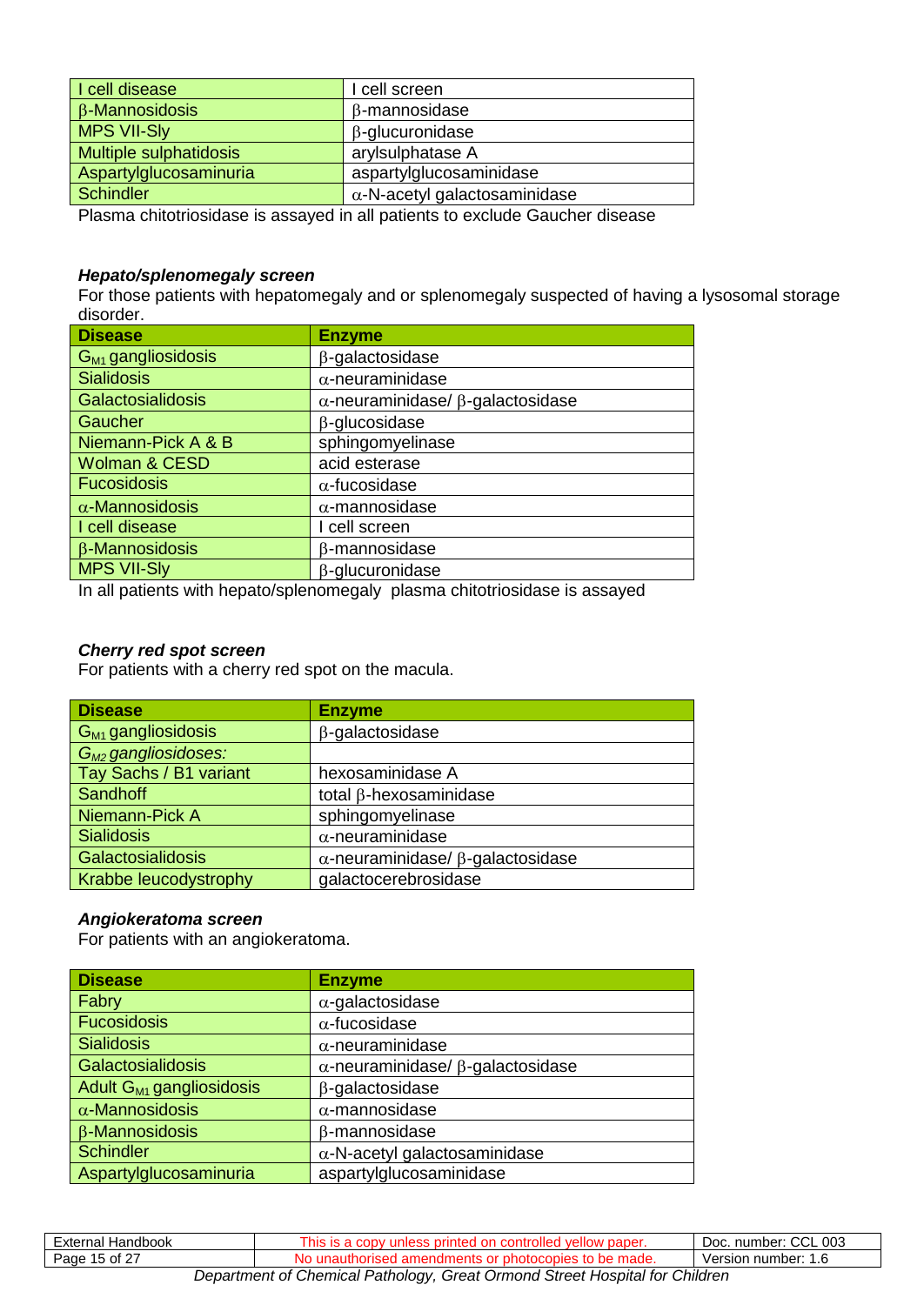#### **DNA Analysis**

The Enzyme Laboratory works closely with the Clinical Molecular Genetics Laboratory at Great Ormond Street Hospital to offer mutational analysis for many of the lysosomal storage disorders. It is essential to test for the presence of the polyA mutation encoding a **pseudodeficiency** of arylsulphatase A in all patients with low arylsulphatase A activity. For other disorders the Enzyme Laboratory will advise if mutational analysis is available and/or appropriate when a diagnosis is made.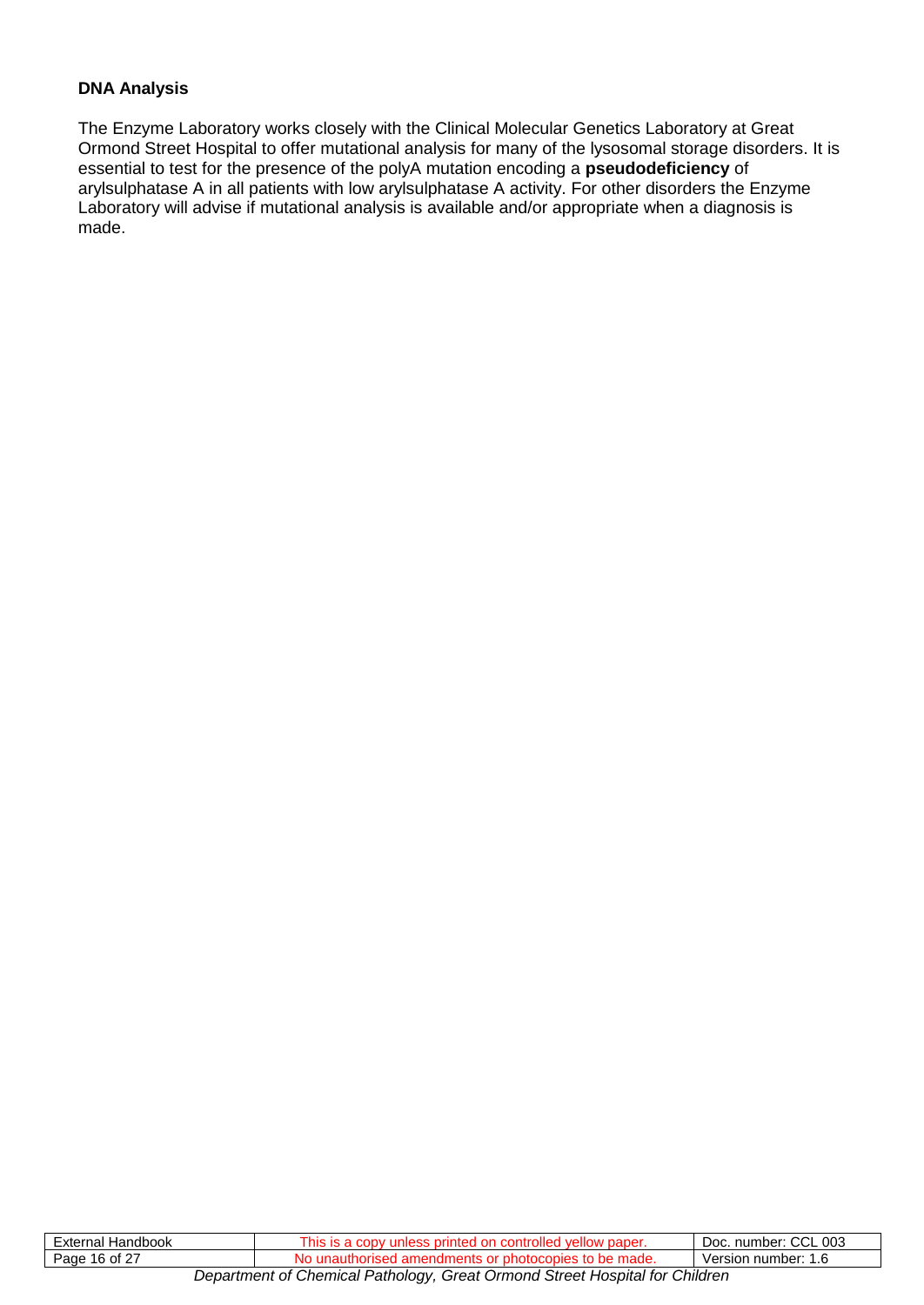#### **PRENATAL DIAGNOSIS**

Prenatal diagnosis is available for the following disorders. It is important that the diagnosis in the index case has been confirmed in an appropriate tissue. The tissues suitable for assay are stated in the table. **It is essential to contact the Enzyme Laboratory (020 7405 9200 ext 1785) before taking any samples for prenatal diagnosis to discuss your requirements and transport arrangements.**

For chorionic villus specimens, it is our policy to assay the villi directly, where appropriate, and then to check equivocal results or confirm diagnosis of an unaffected fetus on cultured cells.

Direct and cultured cell assays are charged separately and an additional charge is made for the cell culture. For amniotic fluid samples where the assay is performed on cultured cells, the cost of the cell culture is charged additionally.

#### *Lysosomal storage disorders*

#### *Mucopolysaccharidoses, mucolipidoses and multiple sulphatidosis*

Following amniocentesis, electrophoresis of amniotic fluid glycosaminoglycans (GAGs) is carried out on all pregnancies at risk for a mucopolysaccharidosis, mucolipidoses II and III or a multiple sulphatidosis.

| <b>Disorder</b>                   | <b>Enzyme</b>                        | <b>Samples</b>    |
|-----------------------------------|--------------------------------------|-------------------|
| <b>Mucopolysaccharidoses</b>      |                                      |                   |
| I Hurler / Scheie                 | $\alpha$ -iduronidase                | CV, CCV, CAC      |
| <b>II Hunter</b>                  | iduronate sulphatase                 | CV, CCV, AF, CAC  |
| <b>IIIA-Sanfilippo A</b>          | heparan sulphamidase                 | CV, CCV, CAC      |
| <b>IIIB-Sanfilippo B</b>          | $\alpha$ -glucosaminidase            | CV, CCV, CAC      |
| <b>IIIC-Sanfilippo C</b>          | N-acetyltransferase                  | CV, CCV, CAC      |
| <b>IVA-Morquio A</b>              | N-ac galactosamine-6-sulphatase      | CV, CCV, CAC      |
| <b>IVB-Morquio B</b>              | $\beta$ -galactosidase               | CV, CCV, CAC      |
| VI-Maroteaux-Lamy                 | arylsulphatase B                     | CV, CCV, CAC      |
| <b>VII-SI<sub>V</sub></b>         | $\beta$ -glucuronidase               | CV, CCV, AF, CAC  |
| Mucolipidosis II (I-cell)         | multiple lysosomal hydrolases        | CCV, AF, CAC      |
| Mucolipidosis III (pseudo-Hurler) | multiple lysosomal hydrolases        | CCV, AF, CAC      |
| <b>Multiple sulphatidosis</b>     | multiple sulphatases                 | CV, CCV, AF, CAC, |
| Lipidoses                         |                                      |                   |
| GM1 gangliosidosis                | $\beta$ -galactosidase               | CV, CCV, CAC      |
| <b>GM2 gangliosidoses:</b>        |                                      |                   |
| <b>Tay Sachs</b>                  | hexosaminidase A                     | CV, CCV, CAC      |
| Sandhoff                          | total $\beta$ -hexosaminidase        | CV, CCV, AF, CAC  |
| Krabbe leucodystrophy             | galactocerebrosidase                 | CV, CCV, CAC      |
| Metachromatic leucodystrophy      | arylsulphatase A                     | CV, CCV, CAC      |
| Fucosidosis                       | $\alpha$ -fucosidase                 | CV, CCV, CAC      |
| $\beta$ -Mannosidosis             | β-mannosidase                        | CV, CCV, CAC      |
| $\alpha$ -Mannosidosis            | $\alpha$ -mannosidase                | CV, CCV, CAC      |
| Schindler                         | $\alpha$ -N-acetyl galactosaminidase | CV, CCV, CAC      |
| Sialidosis                        | neuraminidase                        | CV, CCV, CAC      |

| External Handbook                                                           | This is a copy unless printed on controlled yellow paper. | Doc. number: CCL 003 |
|-----------------------------------------------------------------------------|-----------------------------------------------------------|----------------------|
| Page 17 of 27                                                               | No unauthorised amendments or photocopies to be made.     | Version number: 1.6  |
| Department of Chemical Pathology, Great Ormond Street Hospital for Children |                                                           |                      |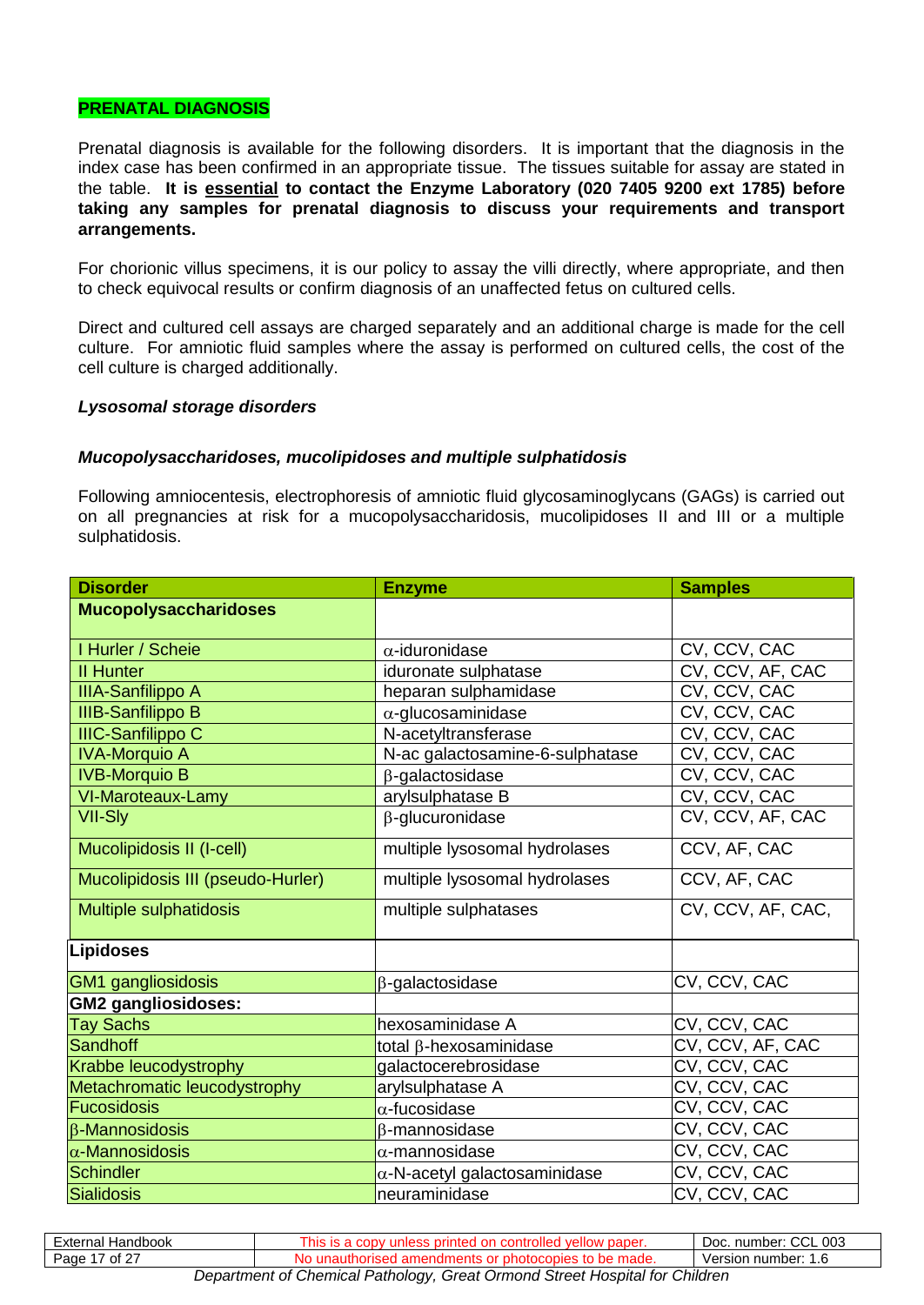| Galactosialidosis                             | $\alpha$ -neuraminidase/ $\beta$ -galactosidase | CV, CCV, CAC     |
|-----------------------------------------------|-------------------------------------------------|------------------|
| Fabry                                         | $\alpha$ -galactosidase                         | CV, CCV, AF, CAC |
| Gaucher                                       | $\beta$ -glucosidase                            | CV, CCV, CAC     |
| Niemann-Pick A & B                            | sphingomyelinase                                | CV, CCV, CAC     |
| <b>Wolman &amp; CESD</b>                      | acid esterase                                   | CV, CCV, CAC     |
| <b>Other lysosomal disorders</b>              |                                                 |                  |
| Sialic acid storage                           | sialic acid                                     | CV, CCV, AF, CAC |
| <b>Cystinosis</b>                             | cystine                                         | CV, CCV, CAC     |
| Pompe (GSD type II)                           | $\alpha$ -glucosidase                           | CV, CCV, CAC     |
| <b>Neuronal ceroid lipofuscinoses</b>         |                                                 |                  |
| Infantile (INCL, NCL1, CLN1)                  | palmitoyl protein thioesterase                  | CV, CCV, CAC     |
| Classic late infantile (LINCL, NCL2,<br>CLN2) | tripeptidyl peptidase I                         | CCV, CAC         |
| Glycogen storage disorders                    |                                                 |                  |
| <b>GSD II (Pompe)</b>                         | $\alpha$ -glucosidase                           | CV, CCV, CAC     |
| <b>GSD IV</b>                                 | brancher                                        | CV, CCV, CAC     |
| <b>Urea cycle disorders</b>                   |                                                 |                  |
| <b>OCT</b> deficiency                         | ornithine carbamoyl transferase                 | fetal liver      |
| <b>CPS</b> deficiency                         | carbamoyl phosphate synthase                    | fetal liver      |
| Arginase deficiency                           | arginase                                        | <b>FB</b>        |
| Argininosuccinate lyase deficiency            | argininosuccinate lyase                         | <b>FB</b>        |
| <b>Other disorders</b>                        |                                                 |                  |
| Maple syrup urine disease                     | release of ${}^{14}CO_2$ from leucine           | $\overline{CV}$  |

| ∟xternal<br>Handbook                        | <b>n</b> is<br>$\cdot$ . $\sim$ | $\sim$<br><b>CCL 003</b><br>number:<br>Doc. |  |
|---------------------------------------------|---------------------------------|---------------------------------------------|--|
| 10002<br>Page<br>▵                          | ™ Mauc. -                       | number:<br>Version<br>ں. ا                  |  |
| $\sim$ $\sim$<br>$\sim$<br>$\sim$<br>$\sim$ |                                 |                                             |  |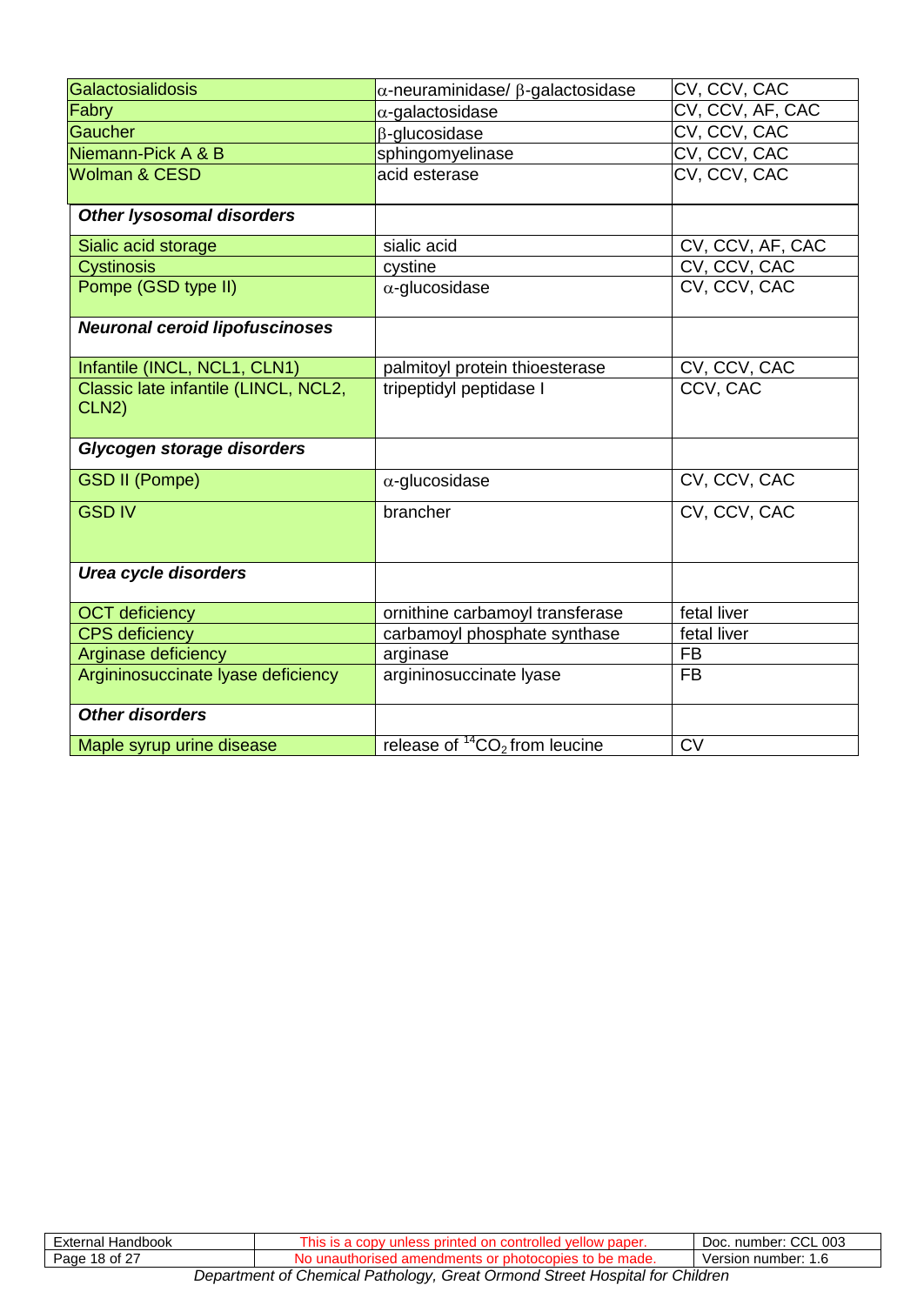#### **ORGANIC ACID DISORDERS**

| <b>Test</b>         | Type                    | <b>Sample handling</b>          | Turnaround  |
|---------------------|-------------------------|---------------------------------|-------------|
| Organic acids incl. | 5 ml fresh random urine | Freeze immediately. Send frozen | $2 - 4 w$   |
| methylmalonate      |                         |                                 |             |
| N-acetylaspartate   | 5 ml fresh random urine | Freeze immediately. Send frozen | $2 - 4 w$   |
|                     | 2 ml amniotic fluid     | By arrangement. Send by courier | as arranged |
| <b>Biotinidase</b>  | 0.2 ml li hep plasma    | Freeze ASAP. Send frozen        | $1 - 2 w$   |

#### **PEROXISOMAL DISORDERS**

| Very long chain    | 0.5 ml li hep plasma or | Separate immediately. Send by 1 <sup>st</sup> | $2 - 4 w$ |
|--------------------|-------------------------|-----------------------------------------------|-----------|
| fatty acids,       | EDTA                    | class post.                                   |           |
| includes phytanate |                         |                                               |           |
| & pristanate       |                         |                                               |           |

#### **UREA CYCLE DISORDERS**

| Amino acids                                                   | P                          | 0.5 ml li hep<br>plasma    | Separate ASAP. Freeze<br>immediately. Send frozen                                      | $1 - 2 w$   |
|---------------------------------------------------------------|----------------------------|----------------------------|----------------------------------------------------------------------------------------|-------------|
| Organic acids,<br>includes orotic acid<br>and succinylacetone | U                          | 5 ml fresh<br>random urine | Freeze immediately. Send frozen                                                        | $2 - 4 w$   |
| N-acetylglutamate<br><b>Synthase</b>                          | Discuss with<br>enzyme lab |                            |                                                                                        | up to 6 w   |
| Arginase                                                      | <b>RBC</b>                 | 5 ml li hep<br>whole blood | Send whole blood at ambient<br>temp. to reach lab ideally within<br>24 h of collection | up to $6 w$ |
|                                                               |                            | liver biopsy               | Freeze immediately. Send frozen                                                        | up to 6 w   |
| Argininosuccinate<br><b>Synthase</b>                          | L                          | liver biopsy               | Freeze immediately. Send frozen                                                        | up to $6 w$ |
| Argininosuccinate<br>Lyase                                    | <b>RBC</b>                 | 5 ml li hep<br>whole blood | Send whole blood at ambient<br>temp. to reach lab ideally within<br>24 h of collection | up to 6 w   |
|                                                               |                            | liver biopsy               | Freeze immediately. Send frozen                                                        | up to 6 w   |
| Carbamoyl<br>Phosphate synthase                               |                            | liver biopsy               | Freeze immediately. Send frozen                                                        | up to 6 w   |
| Ornithine carbamoyl<br><b>Transferase</b>                     | L                          | liver biopsy               | Freeze immediately. Send frozen                                                        | up to $6 w$ |

#### **OTHER INHERITED METABOLIC DISORDERS**

| Hypophosphatasia |              |                                                 |  |
|------------------|--------------|-------------------------------------------------|--|
| Phospho-         | 5 ml fresh   | Freeze immediately. Send frozen $\vert$ 3 – 6 w |  |
| ethanolamine     | random urine |                                                 |  |

#### **Disaccharidase Deficiencies**

| Enzymes                 | jejunum | biopsy               | 2 mg jejunum   Snap freeze in liquid N2. Send<br>frozen on solid dry ice. Also see<br>appendix 1. | up to $8 w$ |
|-------------------------|---------|----------------------|---------------------------------------------------------------------------------------------------|-------------|
| Sugar<br>chromatography | stool   | walnut size<br>stool | Freeze immediately. Send frozen                                                                   | $3 - 6 w$   |

#### **Glycerol kinase deficiency**

| Organic acids,         | 5 ml fresh                                      | Freeze immediately. Send frozen            | $12 - 4$ w |
|------------------------|-------------------------------------------------|--------------------------------------------|------------|
| includes glycerol      | random urine                                    |                                            |            |
| <b>Glycerol kinase</b> | skin biopsy into<br>culture medium<br>or saline | Send at room temperature.<br>Do not freeze | up to 10w  |

| External Handbook                                                           | This is a copy unless printed on controlled yellow paper. | Doc. number: CCL 003 |  |  |
|-----------------------------------------------------------------------------|-----------------------------------------------------------|----------------------|--|--|
| Page 19 of 27                                                               | No unauthorised amendments or photocopies to be made.     | Version number: 1.6  |  |  |
| Department of Chemical Pathology, Great Ormond Street Hospital for Children |                                                           |                      |  |  |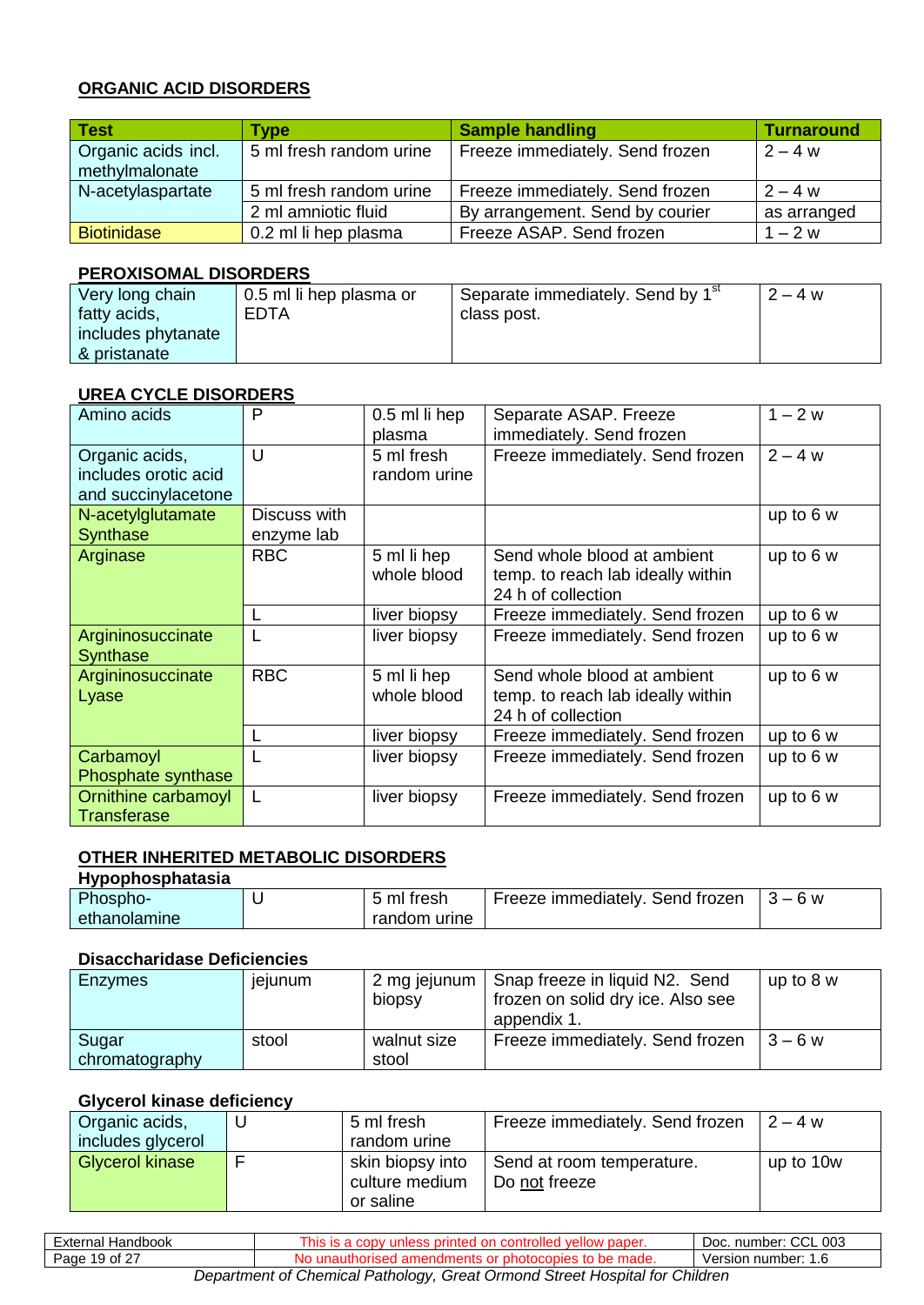#### **Creatine Biosynthesis/Transport Defects** *NEW*

| <b>Test</b>      | <b>Type</b> |               | <b>Sample handling</b>          | <b>Turnaround</b> |
|------------------|-------------|---------------|---------------------------------|-------------------|
| Creatine and     | $U$ and $P$ | 0.5 ml fresh  | Freeze immediately. Send frozen | 4 w               |
| Guanidinoacetate |             | random urine  |                                 |                   |
|                  |             | 0.2 ml li hep | Separate ASAP. Freeze           |                   |
|                  |             | plasma        | immediately. Send frozen        |                   |

#### **NEUROBLASTOMA SCREEN**

| <b>HVA</b> | 5 ml fresh<br>random urine | Freeze ASAP. Send frozen | 3 d |
|------------|----------------------------|--------------------------|-----|
| <b>VMA</b> | 5 ml fresh<br>random urine | Freeze ASAP. Send frozen | 3 d |

#### **OTHER TESTS**

| Antimullerian<br>hormone (AMH) | P, S | 0.5 ml EDTA<br>plasma or<br>serum                 | Separate and freeze plasma /<br>serum immediately after<br>collection. Send frozen                                                                | up to 1 m               |
|--------------------------------|------|---------------------------------------------------|---------------------------------------------------------------------------------------------------------------------------------------------------|-------------------------|
| <b>Busulphan</b>               | P    | 1 ml EDTA<br>blood at 0, 0.5,                     | Arrange with lab prior to<br>sampling.                                                                                                            | Same day.               |
|                                |      | 1, 1.5, 2, 4, 7 h                                 | Send sample on ice<br>immediately to local Lab.<br>Separate and freeze plasma<br><b>ASAP</b><br>Label samples clearly with<br>time of collection. | Must be pre-<br>booked. |
| Copper                         | P    | 0.4 ml li hep<br>plasma                           | Separate plasma ASAP                                                                                                                              | 1 w                     |
|                                | U    | 10 ml aliquot of<br>24 h collection               | Note 24 h volume.                                                                                                                                 | $2 - 4 w$               |
| <b>Inhibin B</b>               | P, S | 0.5 ml li hep<br>plasma or<br>serum               | Separate and freeze plasma /<br>serum immediately after<br>collection. Send frozen                                                                | up to 1 m               |
| <b>Insulin</b>                 | S, P | $0.3$ ml<br>serum/plasma                          | Separate plasma. Send on ice.                                                                                                                     | $1 - 3d$                |
| Lipase                         | S, P | $0.3$ ml<br>serum/plasma                          | Separate serum/plasma. Send<br>by first class post.                                                                                               | 1 <sub>d</sub>          |
| Manganese                      | P    | 0.5 ml whole<br>blood in Trace<br>metal container | Send whole blood by first class<br>post                                                                                                           | $2 - 4 w$               |
| <b>Selenium</b>                | P    | 0.4 ml li hep<br>plasma                           | Separate plasma ASAP<br>Send by first class post                                                                                                  | $2 - 3w$                |
| Sugar<br>chromatography        | U, F | 5 ml random<br>urine<br>walnut size stool         | Freeze immediately. Send<br>frozen                                                                                                                | $3 - 6 w$               |
| Vitamin A                      | S    | 0.5 ml serum                                      | Protect from light<br>Separate serum ASAP<br>Send by first post                                                                                   | $2 - 4 w$               |
| Vitamin E                      | S    | 0.5 ml serum                                      | Separate serum ASAP<br>Send by first post                                                                                                         | $2 - 4 w$               |
| <b>Zinc</b>                    | P    | 0.4 ml li hep<br>plasma                           | Separate plasma ASAP<br>Send by first class post                                                                                                  | 1 w                     |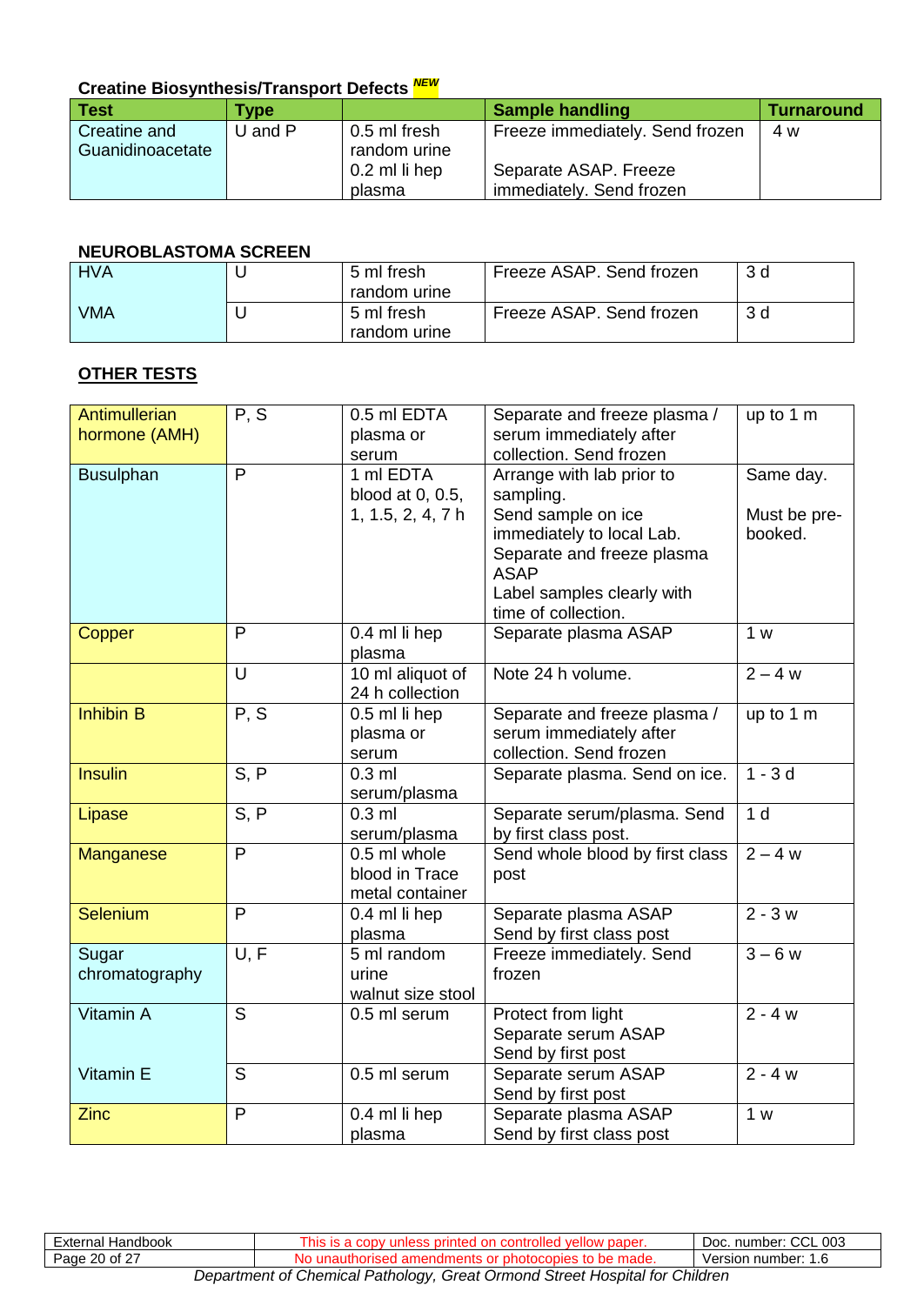#### **ISOENZYMES**

| Alkaline phosphatase                 | P.S | 0.5 ml li hep plasma / serum | Send by 1st class post                                                                | up to $4 w$ |
|--------------------------------------|-----|------------------------------|---------------------------------------------------------------------------------------|-------------|
| <i>isoenzymes</i>                    |     |                              |                                                                                       |             |
| Amylase isoenzymes                   | P.S | 0.5 ml li hep plasma / serum | Send by 1st class post                                                                | up to $5 w$ |
| <b>Creatine kinase</b><br>isoenzymes | P.S | 0.5 ml li hep plasma / serum | Separate and freeze<br>plasma / serum<br>immediately after<br>collection. Send frozen | up to $4 w$ |

#### **RENAL TUBULAR MARKERS**

| <b>Retinol binding Protein</b><br>[RBP] | ml fresh random urine | Freeze soon after<br>collection    | - 3 w     |
|-----------------------------------------|-----------------------|------------------------------------|-----------|
| N-acetylglucosaminidase<br>[NAG]        | ml fresh random urine | Send by 1 <sup>st</sup> class post | $1 - 3 w$ |

| External<br>Handbook                                                        | paper.<br>nıs<br>unies<br>s ormeo | CCL 003<br>Doc. number: |
|-----------------------------------------------------------------------------|-----------------------------------|-------------------------|
| . of 2 $7$<br>Page 21                                                       | Ωr<br>צוו                         | Version number: 1.6     |
| Department of Chamical Dathology, Croot Ormand Stroot Hoopital for Children |                                   |                         |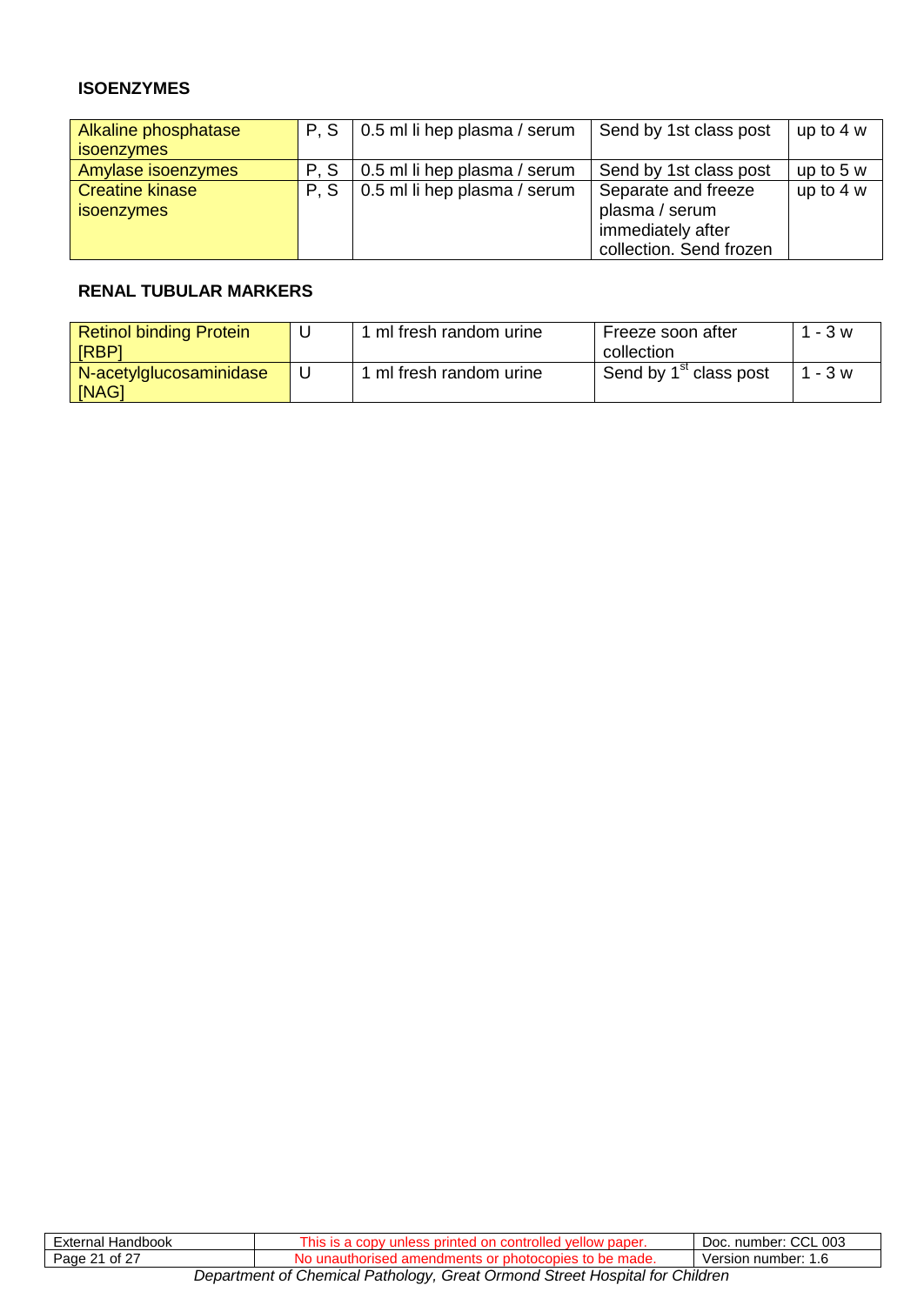#### **APPENDIX 1: Special Enzyme Assays**

It is important that full clinical details (especially presence or absence of neurological features, hepatosplenomegaly, dysmorphic features) are given on the request form so that appropriate assays can be carried out. Please let us know if the mother is pregnant as we can advise on prenatal diagnosis.

#### *Sample requirements*

Enzyme assays are classified under separate diagnostic groups with abbreviations for samples where appropriate. These abbreviations are explained below.

#### *WBC (leucocytes) for white cell enzymes*

Unless specified, enzymes are assayed according to the clinical details given. Blood transfusion within 4 weeks may interfere with the result and sampling at this time is best avoided if possible.

Send 5 – 10 ml well mixed blood in lithium heparin (minimum of 5mls). The sample must not contain any clots, heparinise the syringe if the patient is difficult to bleed. Send the whole blood sample to reach the laboratory ideally within 24 hours of sample collection (the shorter the interval, the better the quality of the sample). For most enzymes up to 48 hours is acceptable. However WBC cystine it is **essential** that the **sample is received within 24 hours**. Send by courier or Royal Mail Special Next Day delivery to arrive before 14:30 on a normal working day. Please avoid sending samples on a Friday in case of delays in transport.

The turnaround time for these assays is approximately 6 weeks.

#### *RBC (erythrocytes)*

Blood transfusion in the previous 6 weeks invalidates results.

Send 2 ml heparinised blood to arrive in the laboratory within 24 hours of sample collection, **except for galactokinase + epimerase which has to be assayed on the day of sample collection and should be arranged with the enzyme laboratory at least a day in advance.** Send by courier or Royal Mail Special Next Day delivery.

#### *P (plasma) I cell screen etc*

Send 1 ml plasma from a lithium heparin blood sample, to reach the laboratory within 24 hours of collection. Send by courier or Royal Mail Special Next Day delivery.

#### *F (fibroblasts) from skin biopsies*

Taking a skin biopsy:

Proceed under aseptic conditions. Have sterile culture medium ready. The forearm and axilla are suitable sites. Swab the skin with alcohol or chlorhexidine (not iodine or betadine). Approximately 0.2 ml to 0.4 ml of 0.5% lignocaine or similar local anaesthetic is injected intradermally and just subcutaneously. Take a 3 mm punch biopsy (full thickness skin) or ellipse 4 mm x 2 mm, immediately transfer the skin to the culture medium. IN EXCEPTIONAL circumstances, sterile dextrose / saline may be used. Keep at 4 °C or room temperature (DO NOT FREEZE) and send by courier or datapost. Fill the container to the top to avoid any airlock.

Storage: 4-8 °C for 24 hours in sterile saline, 3 to 5 days in sterile culture medium. It will take up to 6 weeks to grow fibroblasts.

#### *VL (vacuolated lymphocytes)*

Send 3 unstained and 1 stained blood film made and stained by your Haematology department or 200 µl blood in EDTA. This test is performed in the Dept. of Histopathology at GOSH. Tel: 020 7829 8663. Fax: 020 7813 1170.

| Handbook<br>:xternal  | .nis<br>эть<br>w paper. | $\sim$<br>003<br>DOC.<br>number:<br><b>UUL</b> |
|-----------------------|-------------------------|------------------------------------------------|
| $\sim$<br>Page<br>nt. | NC<br>made.             | number:<br>'sıon<br>۵۳ ،<br>.<br>$\sqrt{2}$    |
|                       |                         |                                                |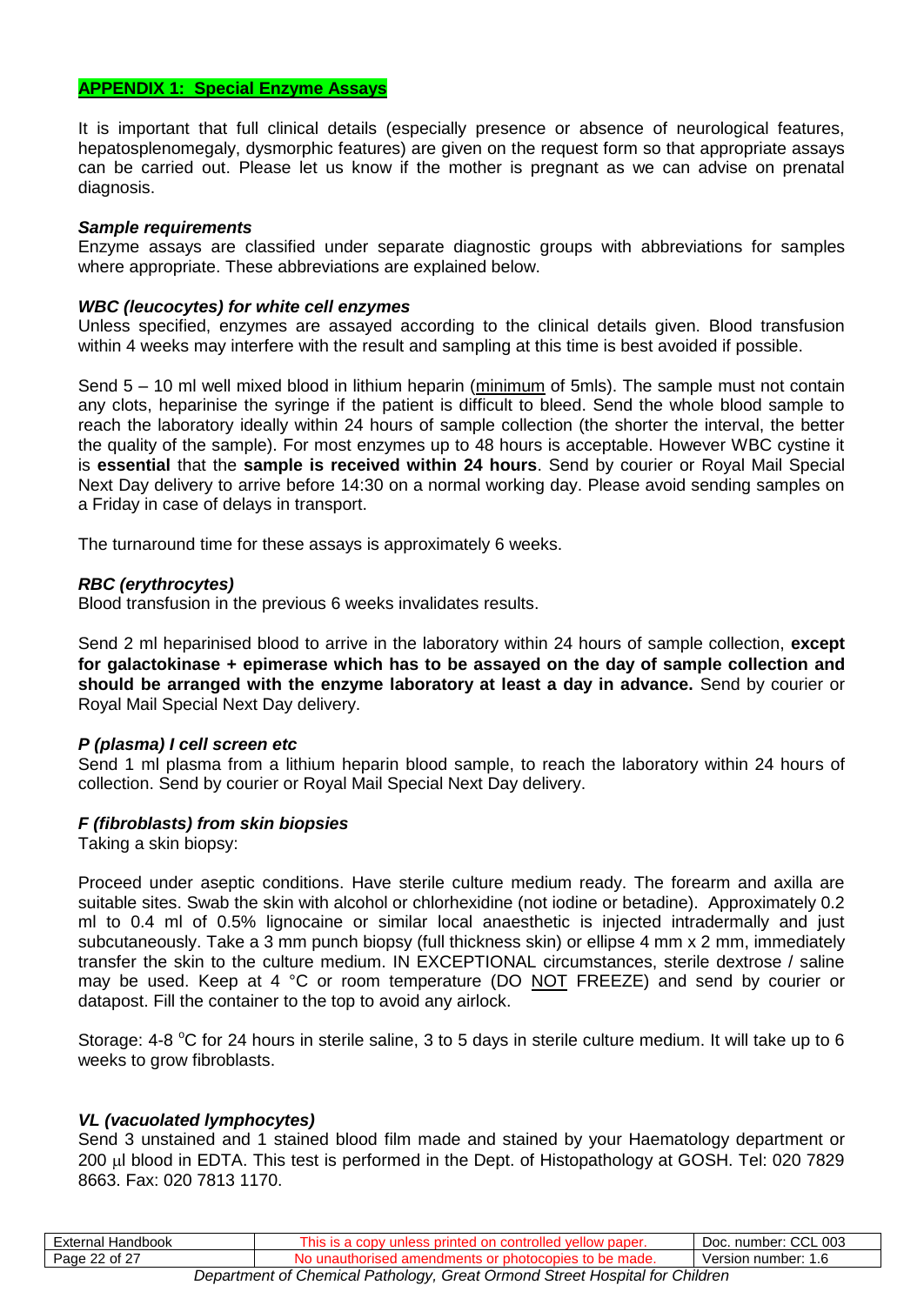#### *U (urine)*

Send 5 ml urine. Keep frozen until dispatched and send by 1<sup>st</sup> class post. This is used for our metabolic assays, not enzymes. Dilute urines (creatinine <1.0mmol/L) and infected urines (pH >8.0) are unsuitable.

#### *L (liver) M (muscle) J (jejunal)*

Contact the enzyme laboratory for instructions before taking liver and muscle biopsies as some assays require the biopsy in an unfrozen state. These assays are only available with prior arrangement and when the tissue sample can be delivered to this laboratory within 1 hour after being taken. Unfrozen samples must be transported in a sealed container on wet ice.

For most enzyme assays, including disaccharidases, a frozen biopsy is required. After wrapping in aluminum foil, the sample must be frozen **immediately**, using solid CO<sub>2</sub> or liquid nitrogen, then placed in a labelled plastic bag. The sample must be stored and transported frozen. **It is essential that the sample remains frozen at all times until it is assayed.**

| External Handbook                                                           | This is a copy unless printed on controlled yellow paper. | Doc. number: CCL 003 |
|-----------------------------------------------------------------------------|-----------------------------------------------------------|----------------------|
| Page 23 of 27                                                               | No unauthorised amendments or photocopies to be made.     | Version number: 1.6  |
| Department of Chemical Pathology, Great Ormond Street Hospital for Children |                                                           |                      |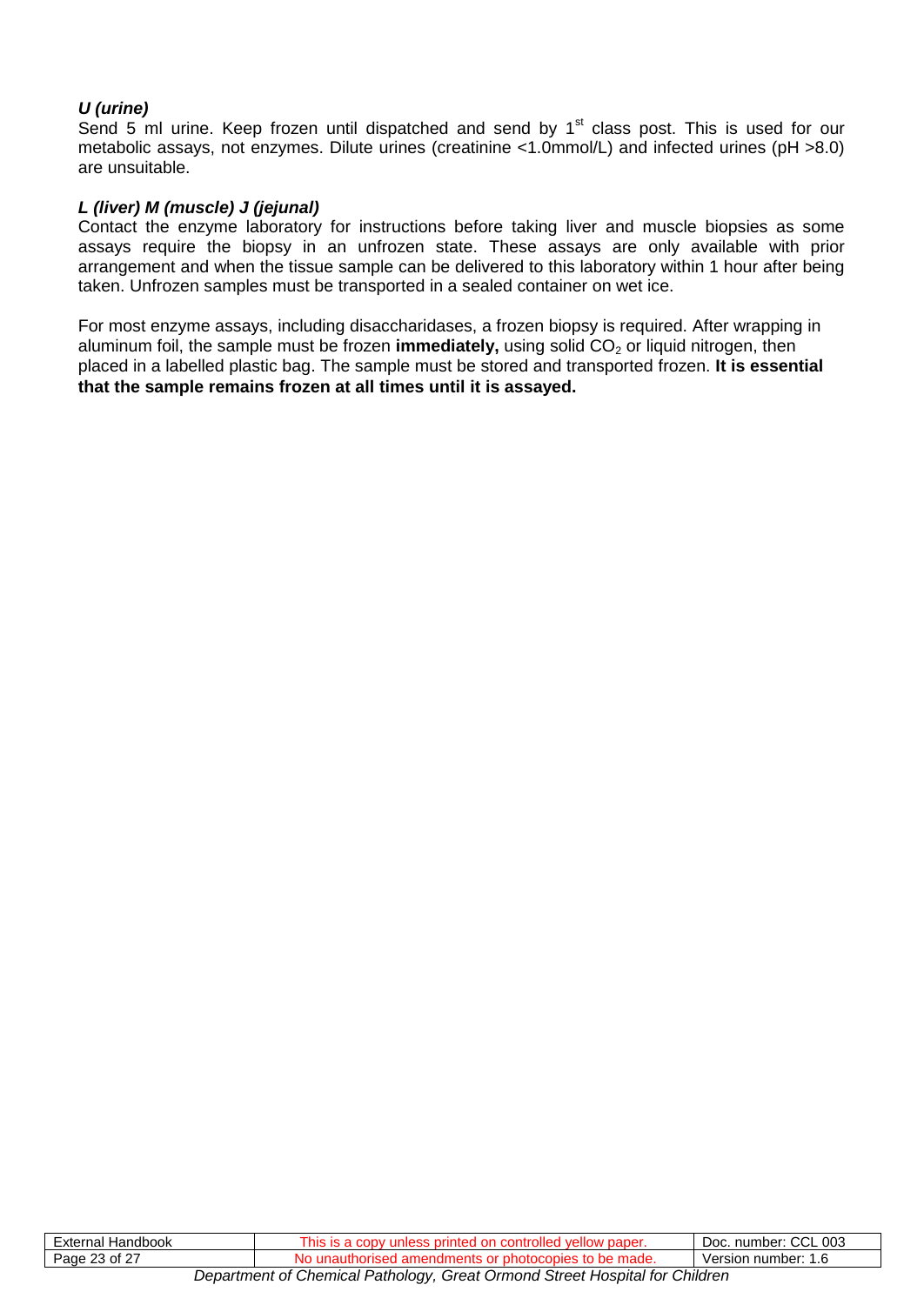#### **APPENDIX 2: Perchlorate Precipitation of Samples for Lactate/Pyruvate Ratios and Acetoacetate**

For each sample, prepare 2 tubes each with 500 µl of ice cold 0.46 mol/L perchloric acid, keep cold at the bedside on an ice pack. Collect blood into a lithium heparin tube or CSF into a plain tube and IMMEDIATELY pipette 100 µl of the sample into each of the perchloric acid tubes. Mix vigorously, transport to the laboratory on the ice pack. Centrifuge within 10 minutes at 4°C, 3000 rpm for 5 minutes. Freeze supernatant in separate tubes and transport frozen. Any delay in sample precipitation will result in rapid deterioration of the analyte level. Our method requires that the proportion and concentration of perchloric acid is strictly adhered to in order to produce reliable results. Manufacturers supply perchloric acid at a variety of strengths. Please prepare the working perchloric acid as specified below:

NB: For  $\beta$ -hydroxybutyrate / acetoacetate ratio, a separate unprecipitated plasma sample should be sent.

Stock perchloric acid **Preparation of 0.46 mol/L perchloric acid** Preparation of 0.46 mol/L perchloric acid Supplied by manufacturer ---------------------------- -------------------------------------------------- 60 % w/w (SG 1.54) 2.50 ml stock made up to 50 ml with distilled water 70 % w/w (SG 1.70) 1.94 ml stock made up to 50 ml with distilled water

Keep the working reagent in a plastic bottle at 4 °C.

**APPENDIX 3: Enzyme laboratory request form** 

*(overleaf)*

| External<br>Handbook                                                           | ייר<br>וזר<br><br>uauer. | $\sim$<br>CCL 003<br>number:<br>ാറല |
|--------------------------------------------------------------------------------|--------------------------|-------------------------------------|
| Page 24 of 27                                                                  |                          | Version number:<br>.                |
| Den subject of Obenical Deficilence Ourst Ouveral Object Hermital fra Obildura |                          |                                     |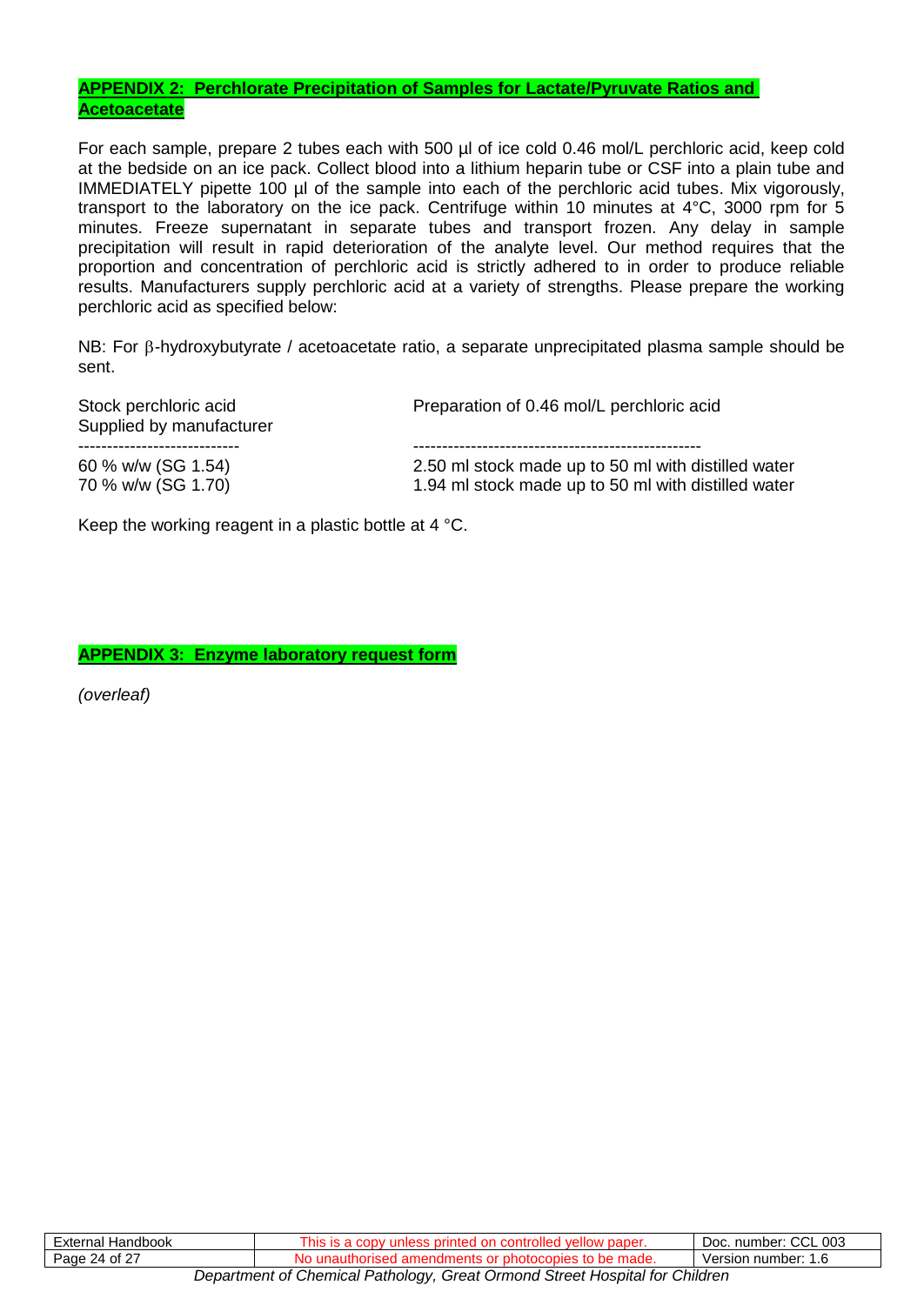| <b>FAO: Katie Harvey / Derek Burke</b> |
|----------------------------------------|
| <b>Enzyme Laboratory</b>               |
| <b>Chemical Pathology</b>              |
| Camelia Botnar Laboratories            |
| Great Ormond Street Hospital           |
| London WC1N 3JH, UNITED KINGDOM        |

Telephone: +44 (0)207 405 9200 ext 1785/6751 Fax: +44 (0)207 829 8624 E-mail[: gos-tr.ENZYME@nhs.net](mailto:gos-tr.ENZYME@nhs.net) Website: http://www.labs.gosh.nhs.uk

Comments

#### **TO BE COMPLETED BY REQUESTING CLINICIAN / LABORATORY**

#### **GREAT ORMOND STREET HOSPITAL ENZYMOLOGY SCREENS/TESTS**

| Surname:                                                                                                                                                                                                                                                                    | <b>NHS No:</b>               |                                                                          | <b>Referring Dept &amp; Hospital:</b> |                                             | <b>Address for reports/billing:</b>            |
|-----------------------------------------------------------------------------------------------------------------------------------------------------------------------------------------------------------------------------------------------------------------------------|------------------------------|--------------------------------------------------------------------------|---------------------------------------|---------------------------------------------|------------------------------------------------|
| <b>Forename:</b>                                                                                                                                                                                                                                                            | Hosp & Ward:                 |                                                                          |                                       |                                             |                                                |
| Sex: M / F                                                                                                                                                                                                                                                                  | Consultant:                  |                                                                          | <b>Referral Lab no:</b>               |                                             |                                                |
| DOB:                                                                                                                                                                                                                                                                        | <b>Consultant ext/bleep:</b> |                                                                          | <b>Referral Lab Tel no:</b>           |                                             |                                                |
| <b>Hospital No:</b>                                                                                                                                                                                                                                                         | Specimen date & time:        |                                                                          | <b>Secure Fax Number:</b>             |                                             | <b>Order Number (if applicable):</b>           |
| Clinical details (ESSENTIAL, specimens will not be prioritised if details are not included)<br><b>Please tick:</b><br>$\Box$ Hepatosplenomegaly<br>Ocular Abnormalities<br>Further information related to clinical details ticked above or any additional clinical details: | $\Box$ Angiokeratomas        | $\Box$ Hypoglycaemia $\Box$ Cardiomyopathy $\Box$ Developmental Delay    |                                       | $\Box$ Dysmorphic $\Box$ Skeletal Dysplasia | $\Box$ Myopathy $\Box$ Hydrops                 |
| See user handbook (on website) for the list of diseases / enzymes tested in each enzyme screen and for sample handling and delivery instructions.<br><b>ENZYME SCREEN/TEST</b>                                                                                              | <b>Tick</b>                  | <b>ENZYME TEST</b>                                                       | <b>Tick</b>                           |                                             | <b>Other Enzyme Tests or Further Comments:</b> |
| 8-10ml well mixed lithium heparin blood<br>Neurodegenerative screen                                                                                                                                                                                                         |                              | Chitotriosidase                                                          |                                       |                                             |                                                |
| (Suggest also request urine sialic acids)                                                                                                                                                                                                                                   |                              | (Gaucher monitoring)                                                     |                                       |                                             |                                                |
| Dysmorphic screen<br>(please also request urine GAGs)                                                                                                                                                                                                                       |                              | Galactose-1-Phosphate (galactosaemia<br>monitoring)                      |                                       |                                             |                                                |
| Hepato / Splenomegaly screen                                                                                                                                                                                                                                                |                              | Pompe Disease Testing*<br>(bloodspot clearly labelled for Pompe testing) |                                       |                                             |                                                |
| Macular cherry red spot screen                                                                                                                                                                                                                                              |                              | 5 mL urine fresh or frozen                                               |                                       |                                             |                                                |
| Angiokeratoma screen                                                                                                                                                                                                                                                        |                              | Urine Glycosaminoglycans<br>(if MPS IV is suspected also send blood)     |                                       |                                             |                                                |
| Glycogen storage disease screen (state if<br>glycogen brancher is also required)                                                                                                                                                                                            |                              | Urine Sialic acid                                                        |                                       |                                             |                                                |
| Galactosaemia Test<br>(Galactose-1-Phosphate Uridyltransferase)                                                                                                                                                                                                             |                              | Urine Glucose Tetrasaccharide<br>(Glc4 for Pompe Disease monitoring)     |                                       |                                             |                                                |
| <b>Cystinosis Test /Monitoring</b><br>(leucocyte cystine)                                                                                                                                                                                                                   |                              | Urine CTH<br>(Gb3, GL3, for Fabry Disease monitoring)                    |                                       |                                             |                                                |

**\*Please note: For urgent request or if infantile Pompe disease is suspected it is ESSENTIAL to call the laboratory prior to sending the specimen to enable it to be prioritised.**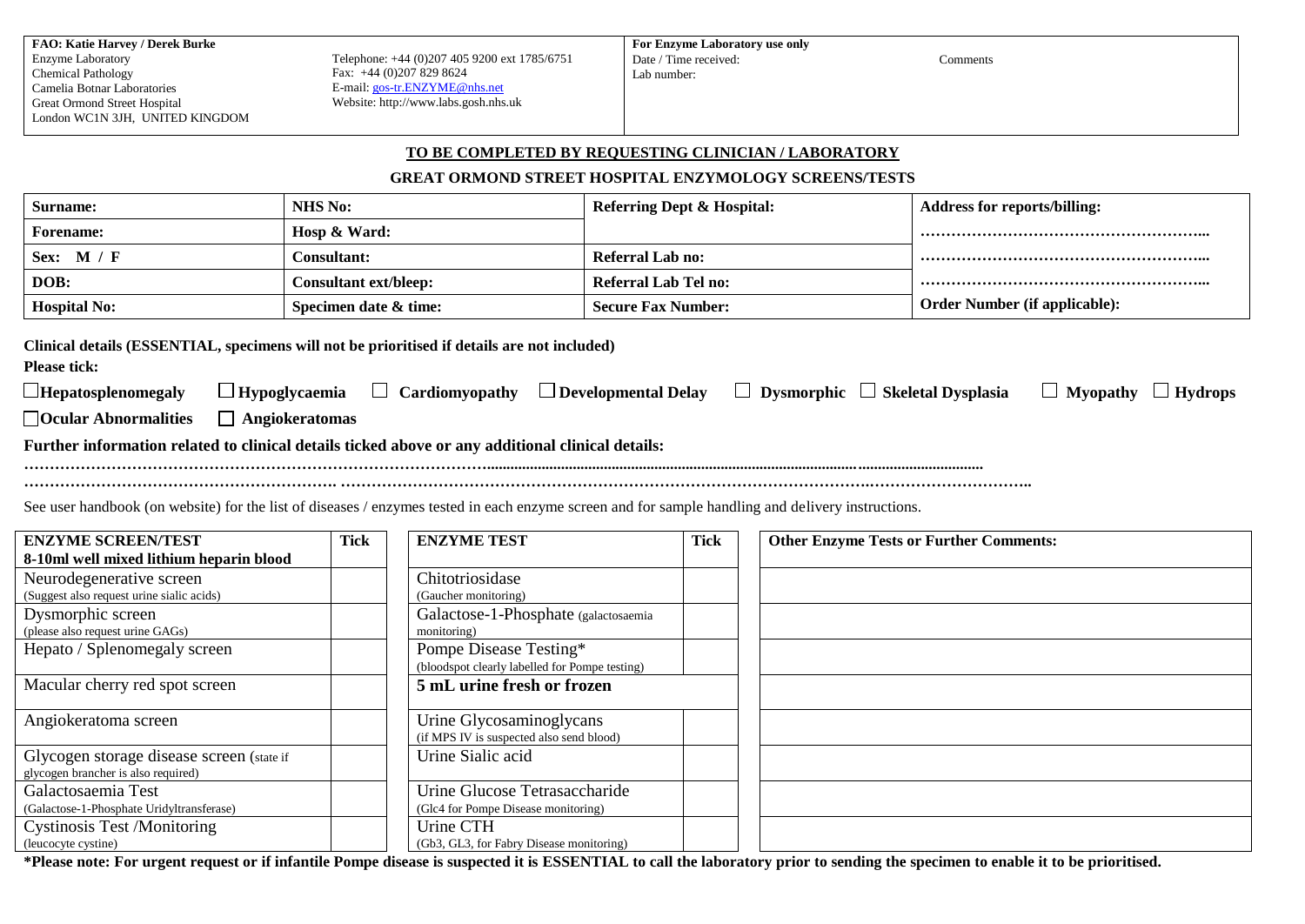### **Index of Contents**

### *A*

| Acetoacetate                      | 12    |
|-----------------------------------|-------|
| Acetyl-galactosamine-6-sulphatase | 13    |
| Acetyl-galactosaminidase          | 13    |
| Acetyl-glucosamine-6-sulphatase   | 13    |
| Acetyl-glucosaminidase            | 13    |
| Acetyl-glutamate Synthase         | 19    |
| Acetyltransferase                 | 13    |
| Acid esterase                     | 13    |
| Acid maltase                      | 11    |
| Acylcarnitines                    | 12    |
| Alkaline phosphatase isoenzymes   | 21    |
| Amino acids                       | 9, 19 |
| Amylase isoenzymes                | 21    |
| Antimullerian hormone (AMH)       | 20    |
| Arginase                          | 19    |
| Argininosuccinate Lyase           | 19    |
| Argininosuccinate Synthase        | 19    |
| Arylsulphatase                    | 13    |
| Aspartylglucosaminidase           | 13    |
| Aspartylglucosaminuria            | 13    |
|                                   |       |

### *B*

| <b>Biotinidase</b> | 19 |
|--------------------|----|
| Busulphan          | 20 |

### *C*

| Carbamoyl Phosphate synthase | 19 |
|------------------------------|----|
| Cherry red spot screen       | 15 |
| Chitotriosidase              | 13 |
| Copper                       | 20 |
| Creatine kinase isoenzymes   | 21 |
| <b>CRIM</b> testing          | 11 |
| Cystine                      | 13 |
| Cystinosis                   | 13 |
|                              |    |

## *D*

| Disaccharidase Deficiencies | 19 |
|-----------------------------|----|
| <b>DNA</b> Analysis         | 16 |
| Dysmorphic screen           | 14 |

### *F*

| Fabry                       | 13 |
|-----------------------------|----|
| Free fatty acids            | 12 |
| Fructose-1,6 bisphosphatase | 11 |
| Fructose-1-P aldolase       | 10 |
| Fucosidase                  | 13 |
| Fucosidosis                 | 13 |
|                             |    |

### *G*

| Galactocerebrosidase |  |
|----------------------|--|
| Galactokinase        |  |

| Galactose -1-phosphate uridyl-transferase (GAL1PUT) | 10 |
|-----------------------------------------------------|----|
| Galactose-1 Phosphate                               | 10 |
| Galactosialidosis                                   | 13 |
| Galactosidase                                       | 13 |
| Gangliosidoses                                      | 13 |
| Gaucher                                             | 13 |
| Globotriaosylceramide                               | 12 |
| Glucose-6- phosphate hydrolase                      | 10 |
| Glucose-6- phosphate translocase                    | 10 |
| Glucosidase                                         | 13 |
| Glucuronidase                                       | 13 |
| Glycerol kinase                                     | 19 |
| Glycogen brancher                                   | 11 |
| Glycogen debrancher                                 | 11 |
| Glycosaminoglycans                                  | 12 |
|                                                     |    |

### *H*

| Heparan sulphamidase       | 13  |
|----------------------------|-----|
| Hepato/splenomegaly screen | 15  |
| Hexosaminidase             | 13  |
| Hunter                     | 13  |
| Hurler                     | 13  |
| <b>HVA</b>                 | 20  |
| Hydroxy-butyrate (BOHB)    | 12. |
| Hypophosphatasia           | 19  |

### *I*

| 13 |
|----|
| 13 |
| 13 |
| 13 |
| 20 |
| 20 |
|    |

### *K*

| Krabbe | 13 |
|--------|----|
|        |    |

### *L*

```
Lactate 2, 12, 24
```
### *M*

| Manganese                    | 20 |
|------------------------------|----|
| Mannosidase                  | 13 |
| Mannosidosis                 | 13 |
| Maroteaux-Lamy               | 13 |
| Metachromatic Leucodystrophy | 13 |
| Methionine loading test      | 9  |
| Methylmalonate               | 19 |
| Morquio                      | 13 |
| Mucolipidosis                | 13 |
| Mucopolysaccharidoses        | 13 |
| Multiple hydrolases          | 13 |
| Multiple sulphatases         | 13 |
| Multiple sulphatidosis       | 13 |
|                              |    |

| External Handbook                                                           | This is a copy unless printed on controlled yellow paper. | Doc. number: CCL 003 |
|-----------------------------------------------------------------------------|-----------------------------------------------------------|----------------------|
| Page 26 of 27                                                               | No unauthorised amendments or photocopies to be made.     | Version number: 1.6  |
| Department of Chemical Pathology, Great Ormond Street Hospital for Children |                                                           |                      |